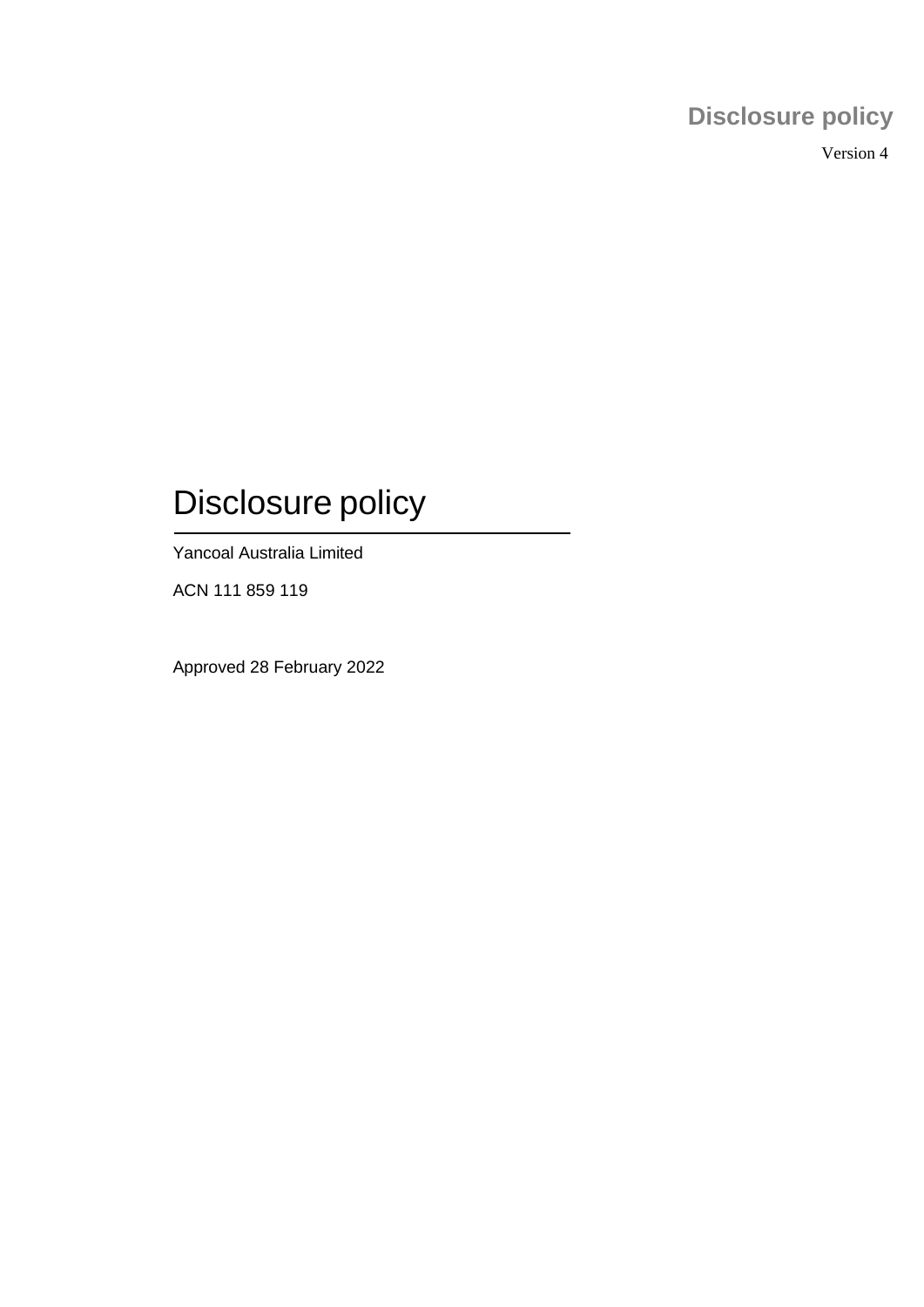|   |                                                                                                                                                     | <b>Disclosure policy</b>                                                                                                                                  | 1  |  |  |  |  |  |
|---|-----------------------------------------------------------------------------------------------------------------------------------------------------|-----------------------------------------------------------------------------------------------------------------------------------------------------------|----|--|--|--|--|--|
| 1 | Objective<br>1                                                                                                                                      |                                                                                                                                                           |    |  |  |  |  |  |
| 2 | <b>Scope</b>                                                                                                                                        |                                                                                                                                                           |    |  |  |  |  |  |
| 3 | <b>Statement</b>                                                                                                                                    |                                                                                                                                                           |    |  |  |  |  |  |
|   | 3.1<br>3.2<br>3.3<br>3.4<br>3.5<br>3.6<br>3.7<br>3.8<br>3.9<br>3.10<br>3.11                                                                         |                                                                                                                                                           |    |  |  |  |  |  |
| 4 | <b>Application</b>                                                                                                                                  |                                                                                                                                                           | 7  |  |  |  |  |  |
|   | 4.1<br>4.2                                                                                                                                          | Continuous disclosure obligations in other jurisdictions and managing these                                                                               |    |  |  |  |  |  |
| 5 | <b>Responsibilities</b>                                                                                                                             |                                                                                                                                                           | 9  |  |  |  |  |  |
|   | 5.1<br>5.2<br>5.3<br>5.4<br>5.5<br>5.6<br>5.7<br>5.8<br>5.9<br>5.10<br>5.11<br>5.12<br>5.13<br>5.14<br>5.15<br>5.16<br>5.17<br>5.18<br>5.19<br>5.20 | Open briefings to institutional investors and stockbroking analysts 12<br>One-on-one briefings with the financial community or institutional investors 13 |    |  |  |  |  |  |
| 6 | <b>Management</b>                                                                                                                                   |                                                                                                                                                           | 19 |  |  |  |  |  |
|   | 6.1<br>6.2<br>6.3                                                                                                                                   |                                                                                                                                                           |    |  |  |  |  |  |

| Control |  |
|---------|--|

<span id="page-1-0"></span> $\overline{\mathbf{7}}$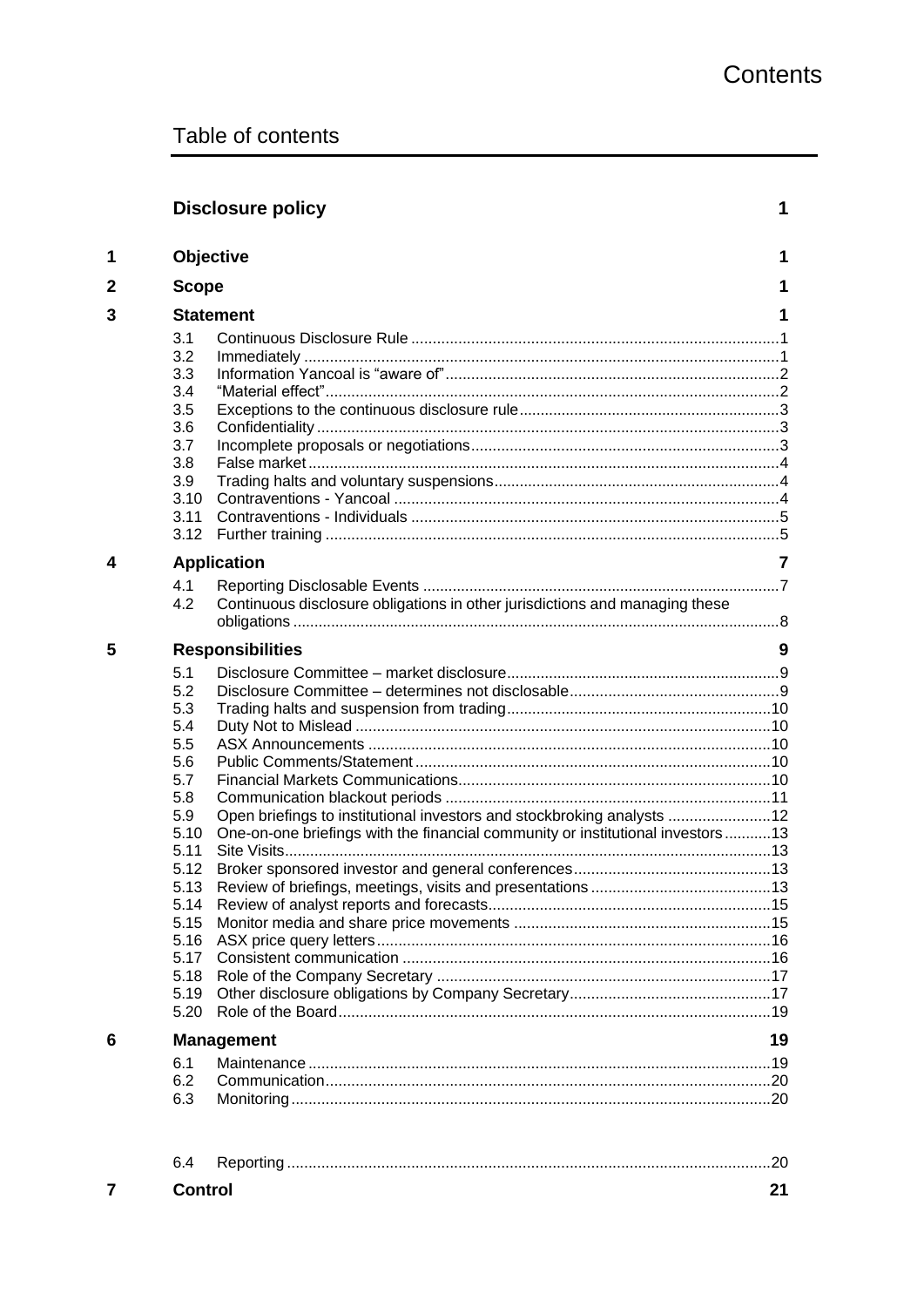## 1 Objective

Yancoal Australia Limited (**Yancoal** or **Company**) must, under the *Corporations Act 2001* (Cth) (**Corporations Act**) and the Listing Rules of ASX Limited (**ASX**) and Hong Kong Stock Exchange (**HKEX**), keep the market fully informed of information which may have a material effect on the price or value of Yancoal's securities.

Yancoal's policy is to ensure compliance with these requirements by:

- (a) providing a summary of the obligations; and
- (b) establishing a procedure to ensure it meets its disclosure obligations.

As the Company was listed on the HKEX with effect from 6 December 2018 and is also a subsidiary of Yankuang Energy Group Company Limited (**Yankuang**), whose shares are listed on the Shanghai Stock Exchange and HKEX, the listing rules of such stock exchanges on continuous disclosure obligations will also be relevant in certain circumstances.

## <span id="page-2-0"></span>2 Scope

This policy applies to all of Yancoal, including its directors, officers, employees, subcontractors and subsidiaries.

## <span id="page-2-1"></span>3 Statement

#### <span id="page-2-2"></span>**3.1 Continuous Disclosure Rule**

Compliance with Listing Rule 3.1 is critical to the integrity and efficiency of the ASX market and other markets that trade in ASX quoted securities and derivatives. Reflecting this, Parliament has given the rule statutory force in section 674 of the Corporations Act.

The effect of this rule is as follows:

Yancoal must **immediately** notify the ASX of **any information Yancoal becomes aware of concerning it that a** *reasonable person* **would expect to have a material effect on the price or value of Yancoal's securities.**

The information must be given to the ASX (and an acknowledgement that the ASX has released the information to the market must be received) before the information can be given to any other person or released on the Company's website.

#### <span id="page-2-3"></span>**3.2 Immediately**

"Immediately" does not mean "instantaneously", but rather "promptly and without delay". Although the length of time required to make an announcement will depend on the circumstances, the information must be disclosed to the ASX as quickly as possible in the circumstances and must not be deferred, postponed or put off to a later time. The speed at which a notice is required to be given will depend on factors including: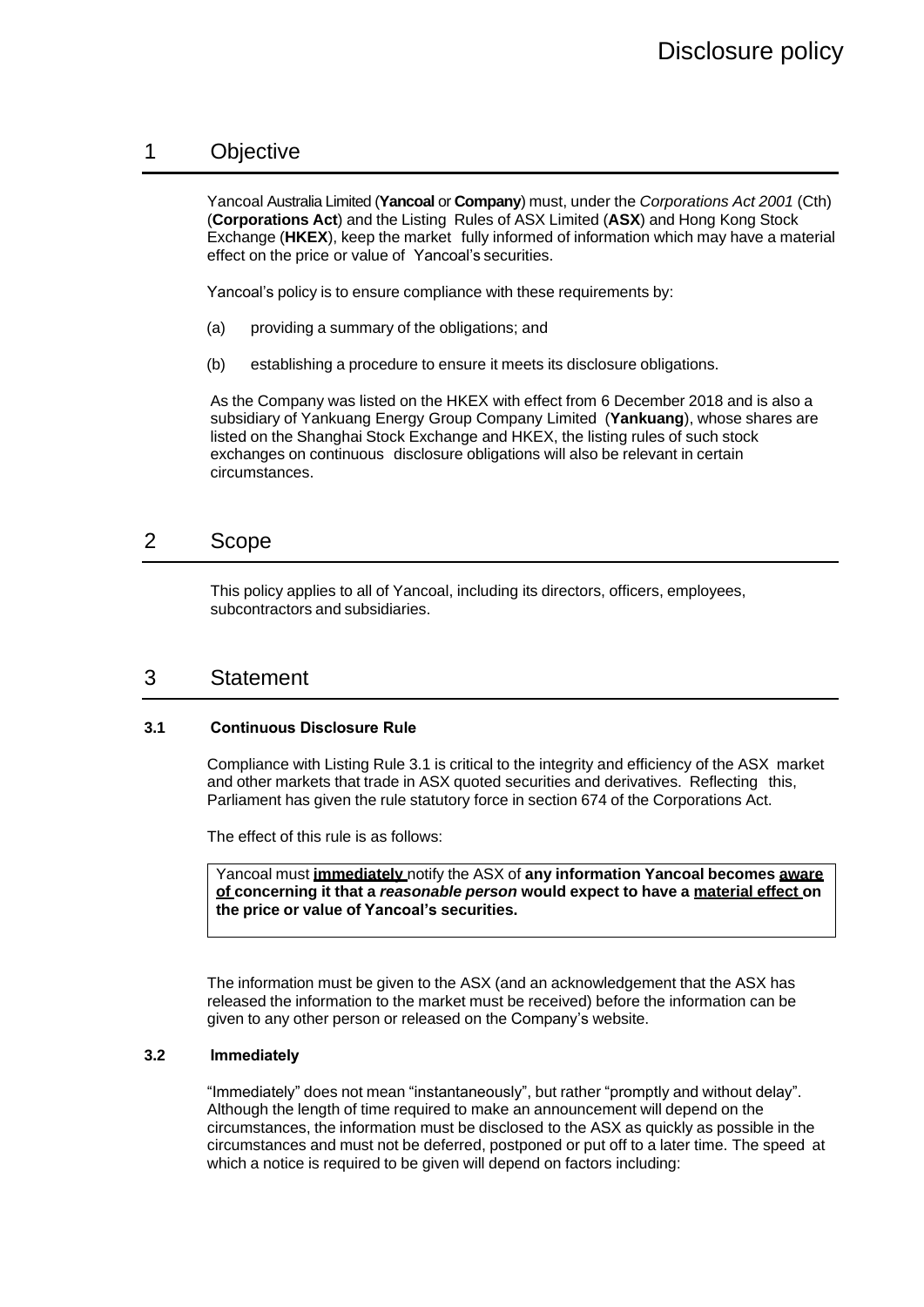- where and when the information originated;
- the forewarning (if any) Yancoal had of the information;
- the amount and complexity of the information concerned;
- the need in some cases to verify the accuracy of bona fides of the information;
- the need for an announcement to be carefully drawn so that it is accurate, complete and not misleading;
- the need in some cases to comply with specific legal or Listing Rule requirements; and
- the need in some cases for an announcement to be approved by Yancoal's Board or Disclosure Committee.

#### <span id="page-3-0"></span>**3.3 Information Yancoal is "aware of"**

Yancoal is deemed to be aware of information which a director or executive officer has, or ought reasonably to have, come into possession of in the course of the performance of his or her duties as a director or executive officer.

An "executive officer" is anyone in Yancoal who is concerned in, or takes part in, management of Yancoal, regardless of his or her actual title or position in Yancoal.

#### <span id="page-3-1"></span>**3.4 "Material effect"**

Materiality must be assessed having regard to all the relevant background information, including past disclosure that has been made by the Company and other generally available information.

A reasonable person is taken to expect information to have a material effect on the price or value of Yancoal's securities if the information "would, or would be likely to, influence persons who commonly invest in securities in deciding whether to acquire or dispose of" those securities. In this context, the question is whether the investor commonly invests in **listed** securities and it does not mean that the investor must be a professional, but will be an investor with a degree of sophistication greater than investors with a passing or occasional interests in the activities of securities exchanges.

The information must be of a kind that would, or would be likely, to influence persons who commonly invest in securities, and not merely plays some minor/immaterial role in such decision. "Influence" refers to information that "moves or impels" persons commonly investing in securities to acquire or dispose of securities. Material information subject to the disclosure obligation would or would be likely to have this influence, with the probability of doing so weighed against its effect on the entity's affairs.

When faced with a decision on whether information is material and needs to be disclosed, it may be helpful for an officer of Yancoal to ask themselves:

- (a) would this information influence my decision to buy or sell securities in Yancoal at their current market price? and
- (b) would I feel exposed to an action for insider trading if I were to buy or sell securities in Yancoal at their current market price, knowing this information had not been disclosed to the market?

If the answer to either question is "yes", it should be taken as an indication that the information may be market sensitive.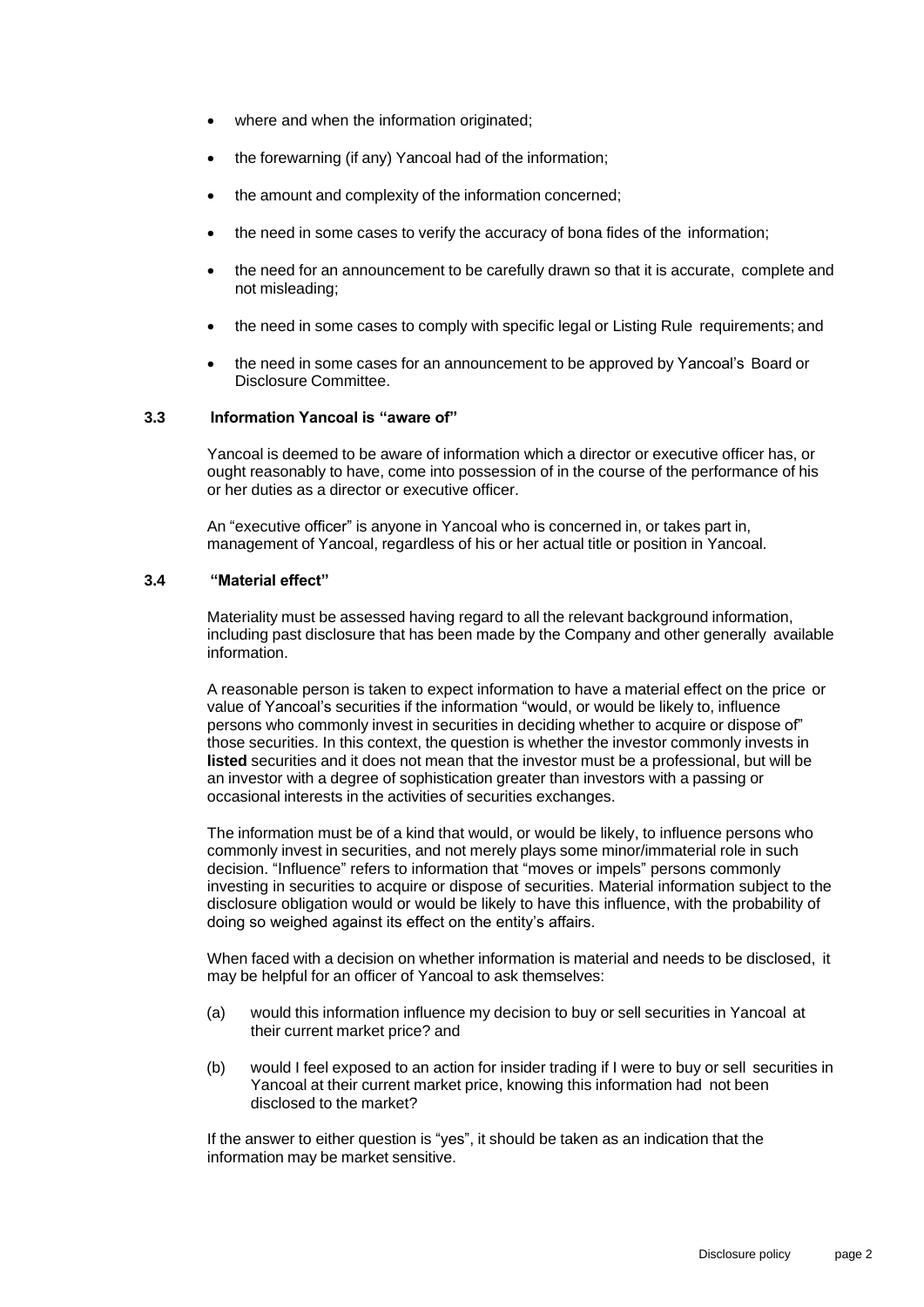In assessing whether or not information is material and therefore needs to be disclosed, the information needs to be looked at in context, rather than in isolation, against the backdrop of:

- the circumstances affecting the listed company at the time;
- any external information that is publicly available at the time; and
- any previous information the listed entity has provided to the market.

The need to assess information in its context also means that new information may need to be disclosed because its impact on information previously disclosed.

Strategic or reputational matters clearly have the potential to be very significant issues for Yancoal. They can be just as important as (or even more important than) financial and other 'quantifiable' matters.

#### <span id="page-4-0"></span>**3.5 Exceptions to the continuous disclosure rule**

Disclosure to the market is not required where **each** of the following conditions is and remains satisfied:

- (a) **one or more** of the following apply:
	- it would be a breach of a law to disclose the information;
	- the information concerns an incomplete proposal or negotiation;
	- the information comprises matters of supposition or is insufficiently definite to warrant disclosure;
	- the information is generated for the internal management purposes of Yancoal; or
	- the information is a trade secret;
- (b) the information is confidential and the ASX has not formed the view that the information has ceased to be confidential; and
- (c) a reasonable person would not expect the information to be disclosed.

In ASX's view, most information that falls within the prescribed categories (section (a) above) and that is confidential (section (b) above) will usually fall within the reasonable person test, that is, a reasonable person would not expect the information to be disclosed.

#### <span id="page-4-1"></span>**3.6 Confidentiality**

When Yancoal is relying on an exception to the continuous disclosure rule, or is involved in a development that may eventually require reliance on an exception, appropriate confidentiality protocols must be followed. A leak of confidential information will immediately deny Yancoal the ability to keep commercially sensitive information out of the public domain and force Yancoal to announce the commercially sensitive information to the market.

Examples of when information about a matter involving the Company may cease to be confidential include if there is:

(a) a reasonably specific and reasonably accurate media or analyst report about the matter;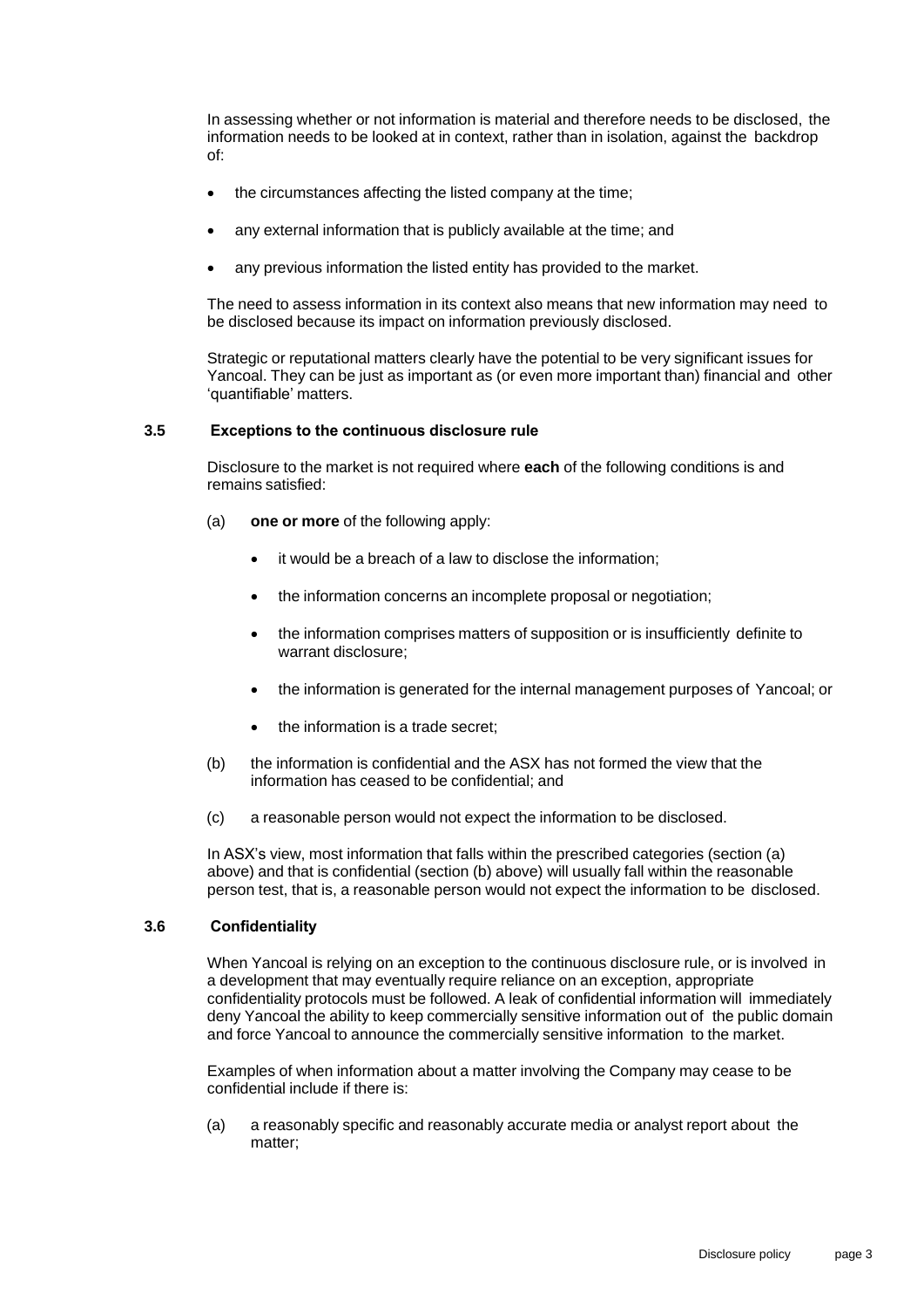- (b) a reasonably specific and reasonably accurate rumour known to be circulating about the matter; or
- (c) a sudden and significant movement in the market price or traded volumes of Yancoal's securities that cannot be explained by other events or circumstances.

#### <span id="page-5-0"></span>**3.7 Incomplete proposals or negotiations**

Where Yancoal is in the process of negotiating and/or progressing an incomplete transaction proposal, ASX considers that any such progress or negotiation is incomplete until the Board has resolved to proceed with the transaction, a binding agreement has been entered into by Yancoal or Yancoal has otherwise committed to proceeding with the transaction. Therefore disclosure will not be required until such time as the Board has resolved to proceed with the transaction, a binding agreement has been entered into by Yancoal or Yancoal has otherwise committed to proceeding with the transaction, provided that the information remains confidential. Specifically in this regard, ASX has approved the market practice of parties coming to an agreement while the market is closed and announcing the transaction before the next open (despite the existence of advanced preparation prior to that).

#### <span id="page-5-1"></span>**3.8 False market**

If the ASX considers that there is or is likely to be a false market in Yancoal's securities and asks Yancoal to give it information to correct or prevent a false market, Yancoal must immediately give the ASX the information it asks for (see paragraph 5.16 for Yancoal's policy in relation to ASX price query letters).

The obligation to give this information arises even if an exception described in paragraph [3.5](#page-4-0) would apply but for the ASX's request or even if the information is not of itself material (for example to correct a false rumour that the entity is about to enter into a market sensitive transaction when it is not).

#### <span id="page-5-2"></span>**3.9 Trading halts and voluntary suspensions**

The Company may request a trading halt to maintain fair, orderly and informed trading in its securities and to manage disclosure issues.

If Yancoal becomes aware of market sensitive information that needs to be disclosed either:

- (1) during trading hours and it is not in a position to issue an announcement "promptly and without delay"; or
- (2) outside of trading hours and it anticipates that it will not be in a position to issue an announcement before trading next commences,

it needs to carefully consider whether it is appropriate to request a trading halt (or in exceptional circumstances, a voluntary suspension) to manage its disclosure obligations.

In this scenario, as a matter of general guidance, a trading halt may be necessary in the following circumstances:

- (a) if media comment about Yancoal is sufficiently specific and detailed to warrant a response – until the Company is in a position to release an announcement;
- (b) if Yancoal experiences an unexplained price and/or volume change in its securities;
- (c) if there are indications that there may be a confidentiality leak and it is having a material effect on the market price and/or traded volumes of Yancoal's securities; and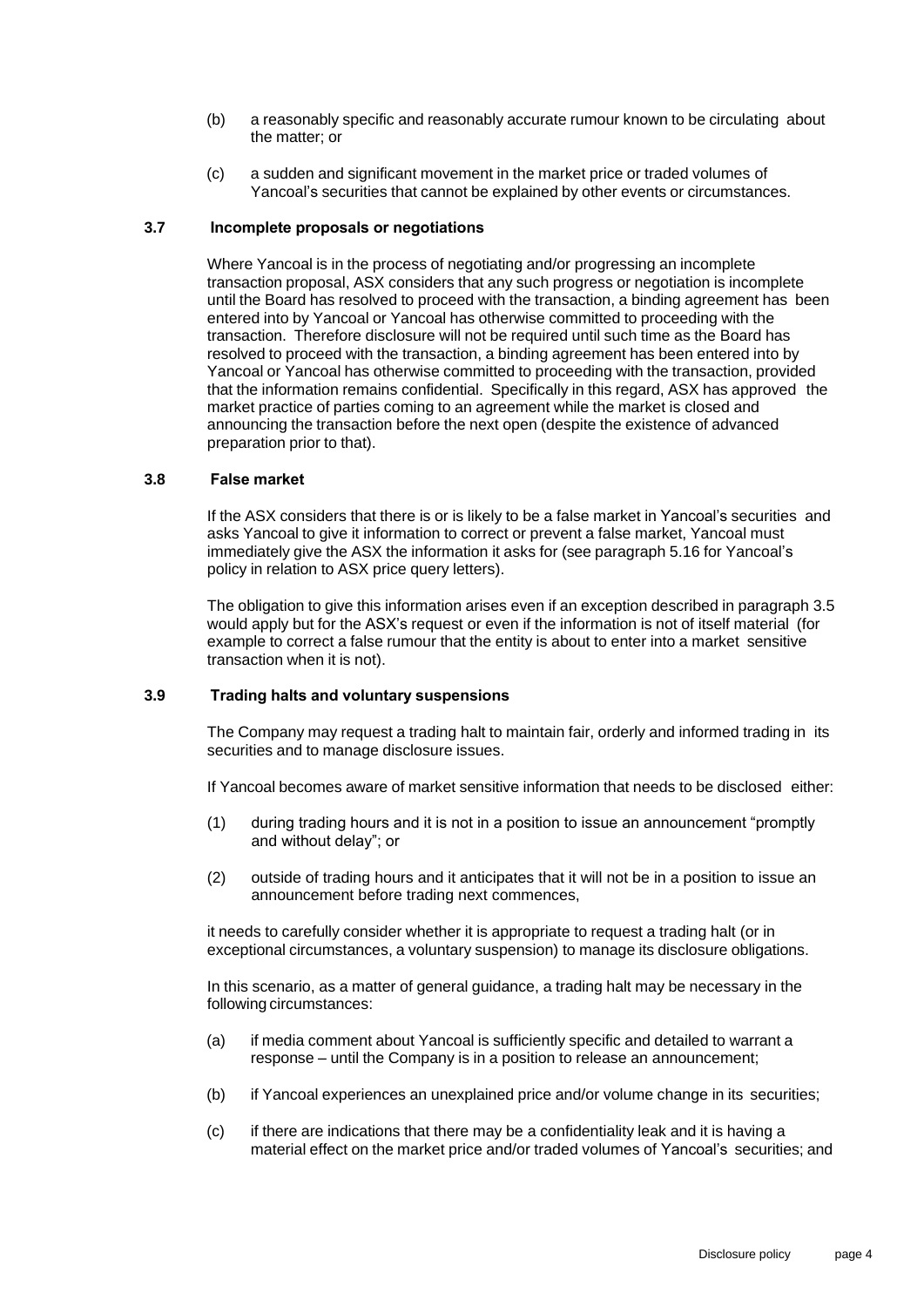(d) if the ASX forms a view that a false market exists and asks Yancoal to release information to correct a false market and Yancoal is not able to make a release immediately.

Yancoal should contact its ASX listing advisor if it unsure about whether it should be requesting a trading halt to cover the time it needs to prepare an announcement.

#### <span id="page-6-0"></span>**3.10 Contraventions - Yancoal**

Yancoal contravenes its continuous disclosure obligations if it fails to notify the ASX of information required by ASX Listing Rule 3.1.

Either the ASX or ASIC may take action against Yancoal for a suspected contravention.

#### (a) **ASX Listing Rules**

If Yancoal contravenes its continuous disclosure obligations under the Listing Rules, the ASX may suspend trading in Yancoal's shares or, in extreme cases, may delist Yancoal from the ASX.

#### (b) **Corporations Act**

If Yancoal contravenes its continuous disclosure obligations, it may also be liable under the Corporations Act and may face:

- criminal liability which attracts substantial monetary fines; and
- civil liability for any loss or damage suffered by any person as a result of the failure to disclose relevant information to the ASX.

ASIC has the power to issue infringement notices to Yancoal (see paragraph [6.3\(b\)\)](#page-20-4).

ASIC can, under the *Australian Securities & Investments Commission Act 2001* (Cth), also initiate investigations of suspected breaches by Yancoal.

#### (c) **Class action risk**

If Yancoal fails to disclose materially price sensitive information in accordance with Listing Rule 3.1, people who buy or sell Yancoal's securities during the period of the failure (and possibly other affected stakeholders) may bring a class action against Yancoal. Even if they are not successful, class actions can be costly to defend and may have a serious negative effect on Yancoal's reputation and share price. A successful class action may have the potential to threaten the solvency of Yancoal.

#### <span id="page-6-1"></span>**3.11 Contraventions - Individuals**

If Yancoal's officers (including directors), employees or advisers are involved in any contravention of Yancoal's continuous disclosure obligations, they may also face criminal penalties and civil liability. Substantial penalties or imprisonment, or both, may apply.

The requirements of this policy are the minimum obligations for relevant officers and employees in relation to compliance with Yancoal's continuous disclosure obligations. Depending on the circumstances, officers and employees may have obligations over and above those contained in this policy.

To avoid potential civil or criminal liability, in all situations officers and employees must do everything they reasonably can to ensure that Yancoal complies with its continuous disclosure obligations. In particular, staff must not try to hide or delay 'material news',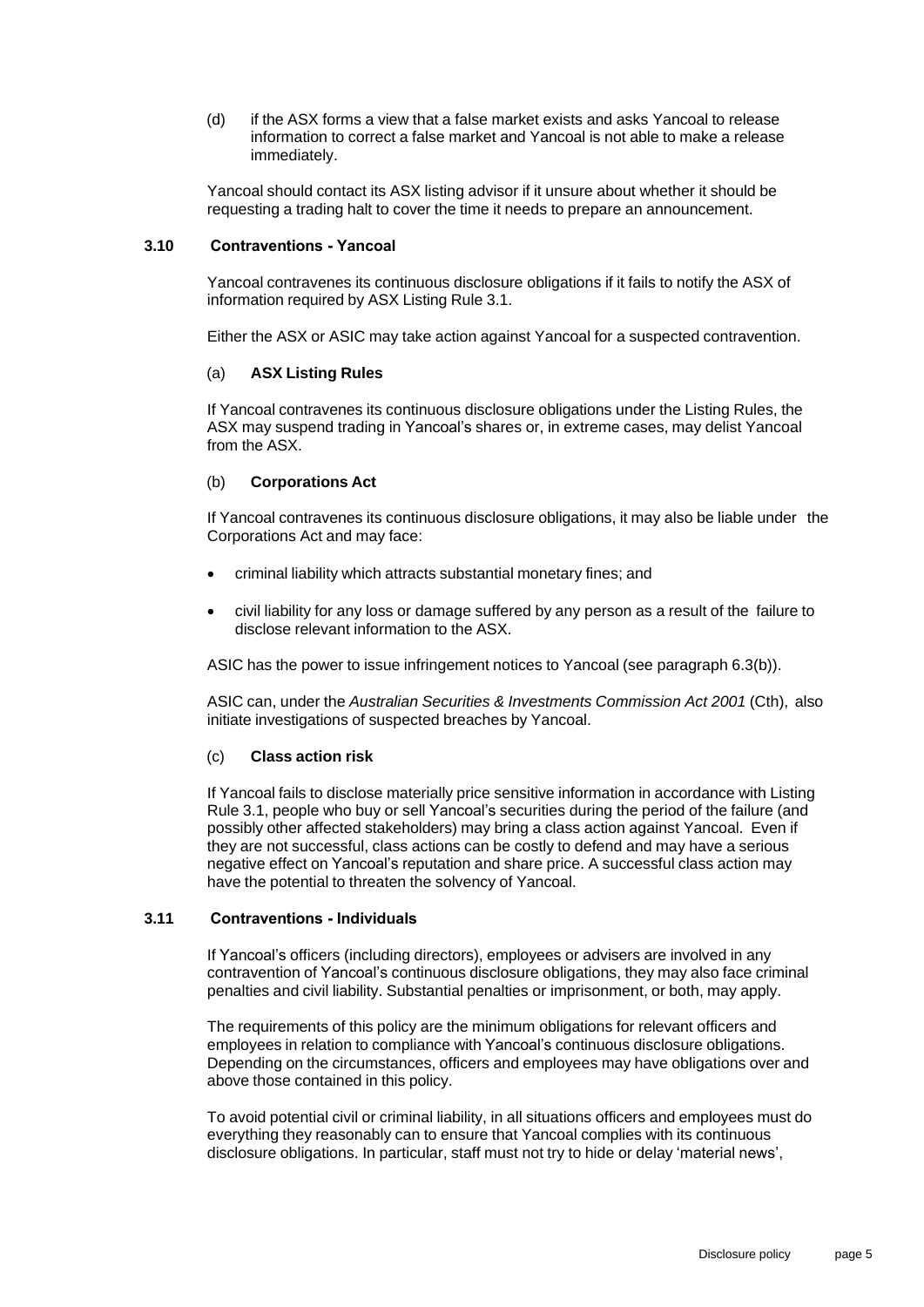especially when the information is likely to impact Yancoal's share price.

#### **3.12 HKEX requirements**

#### **Disclosure of Inside Information**

Similar to the ASX requirements, upon Yancoal's listing on the HKEX, Yancoal must disclose to the public as soon **as reasonably practicable** any inside information if:

- information has, or ought reasonably to have, come to the knowledge of an 'officer' of the corporation in the course of performing functions as an officer of the corporation; and
- a reasonable person, acting as an 'officer' of the corporation, would consider that the information is inside information in relation to the corporation

**As soon as reasonably practicable** means that the company should immediately take all steps that are necessary in the circumstances to disclose the information to the public. For example, if the company faces an event that might significantly affect its business and operations, the necessary steps which the company should immediately take prior to the issue of the announcement may include:

- ascertaining sufficient details;
- internal assessment of the matter and its likely impact;
- seeking professional advice where required; and
- verification of the facts.

**Officer** for this purpose means a director, manager under the immediate authority of the Board and the company secretary of Yancoal.

Information disclosed must not **be false or misleading** as to a material fact, or false or misleading through the omission of a material fact.

Disclosure must be made in a manner to provide for **equal, timely and effective access**

by the public to the inside information disclosed.

Dissemination by way of publication of the announcement on the HKSE website is deemed compliant with law.

If Yancoal breaches the disclosure requirements and:

- the officer's intentional, reckless or negligent conduct resulted in the breach; or
- the officer has not taken all reasonable measures from time to time to ensure that proper safeguards exist to prevent the breach,

then, the individual officer concerned will be liable. Civil sanctions may be imposed including regulatory fines of up to HK\$8 million and disqualification of the officer from being involved in the management of a listed company for up to five years.

There are safe harbours from the disclosure requirements and these are as follows:

• where the disclosure would constitute a breach against an order made by a Hong Kong court or any provisions of other Hong Kong statutes;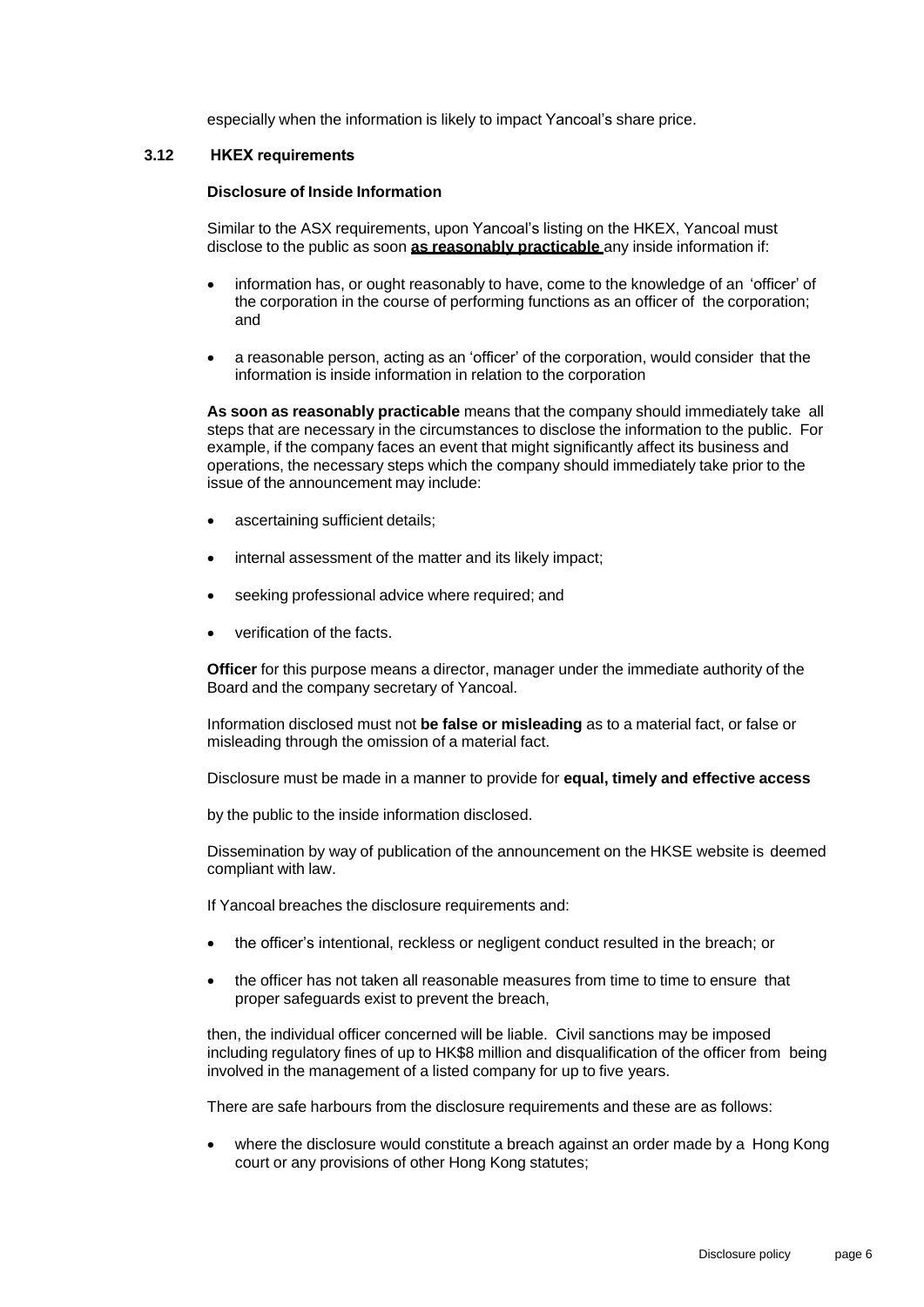- when the information concerns incomplete proposals or negotiations;
- when the information is a trade secret:
- when the Hong Kong Government's Exchange Fund or a central bank provides liquidity support to the company; and
- where the Hong Kong Securities and Futures Commission grants a waiver on disclosure prohibited by overseas legislation or restriction orders.

Except for the first safe harbour, all safe harbours are conditional upon the preservation of confidentiality.

In practice, where Yancoal is required to make a disclosure to the ASX pursuant to its continuous disclosure obligations under the ASX Listing Rules, the same disclosure should be made by Yancoal to the HKEX.

#### **Other disclosure obligations**

Under HKEX Listing Rule 13.09(1), where the HKEX is of the view that there is likely a false market in Yancoal's shares, Yancoal must, as soon as practicable after consultation with the HKEX, announce the information necessary to avoid a false market in its securities.

#### **Trading halt or suspension**

HKEX Listing Rule 13.10A imposes an obligation on companies to apply for a trading halt or trading suspension in the following circumstances if an announcement cannot be made promptly:

- the company has inside information or other information which must be disclosed under the HKEX Listing Rules; or
- the company reasonably believes or it is reasonably likely that confidentiality may have been lost in respect of inside information which:
	- is the subject matter of an application to the Hong Kong Securities and Futures Commission for a waiver from compliance with the statutory disclosure obligation; or
	- falls within any of the safe harbour exceptions to the statutory disclosure obligations.

If Yancoal reasonably believes there is inside information which requires disclosure under the HKEX Listing Rules but cannot disclose that information promptly, it will need to apply for trading halt.

#### **3.13 Further training**

Relevant officers and employees will receive training that includes:

- familiarisation with Yancoal's continuous disclosure obligations and the penalties that may result from their breach;
- the business costs associated with a 'suspected' continuous disclosure breach, including the risk of ASIC or HKEX investigations and class actions and the reputational damage to Yancoal; and
- an overview of this policy and the officer's or employee's obligations under this policy.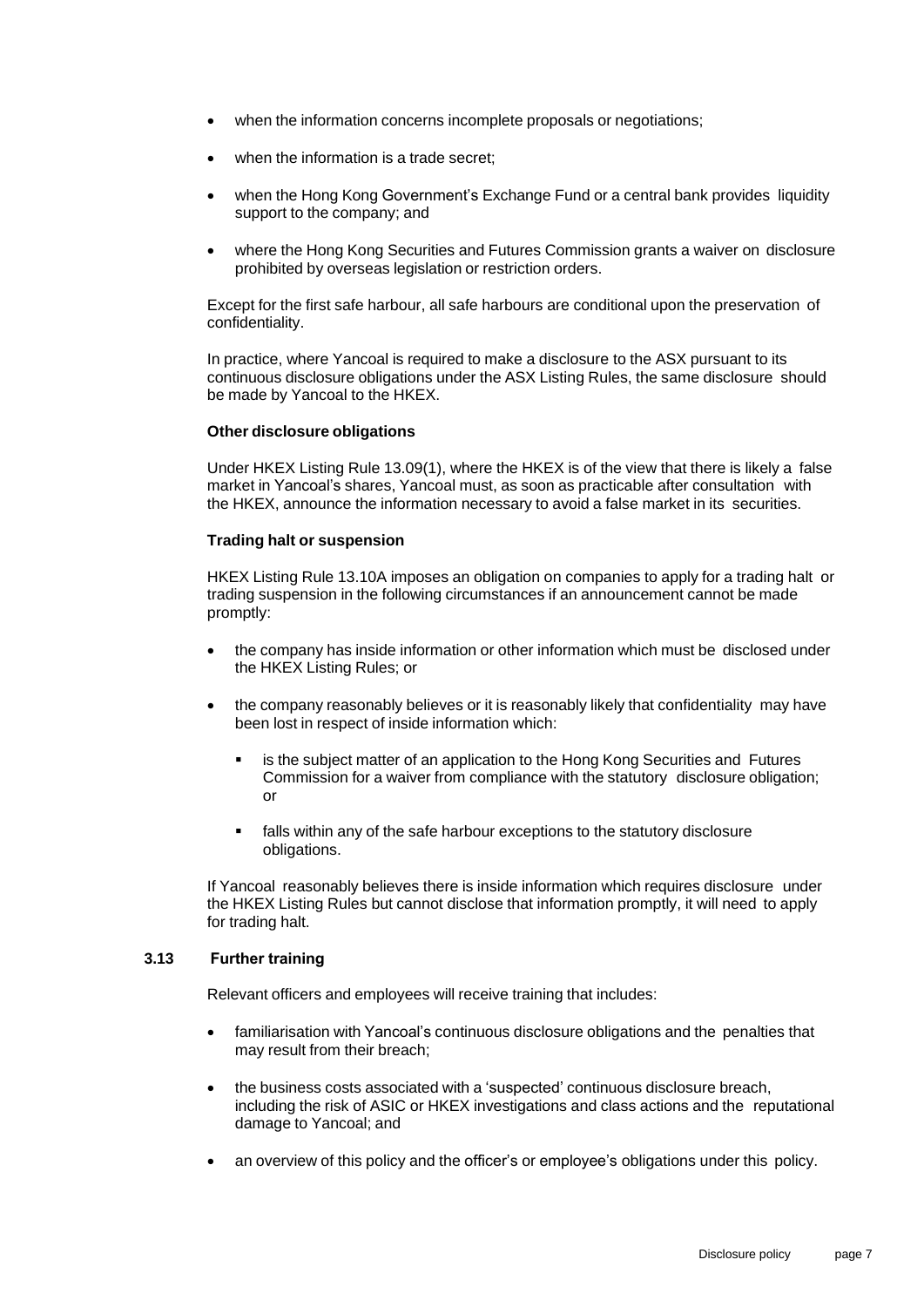## <span id="page-9-0"></span>4 Application

#### <span id="page-9-1"></span>**4.1 Reporting Disclosable Events**

- (a) A standing agenda item at all of Yancoal's Board meetings requires the directors to consider whether any matters at the Board meeting should be disclosed to the market in accordance with the Company's continuous disclosure obligations. Continuous disclosure is also a standing agenda item at Executive Committee meetings for the purpose of monitoring compliance with Yancoal's obligations.
- <span id="page-9-3"></span>(b) If at any time management becomes aware of any information that should be considered for release to the market, it must be reported immediately to a member of Yancoal's market disclosure committee, comprising the Chair of the Executive Committee (**CEC**), CEO, Chief Financial Officer, Company Secretary, General Counsel and the Investor Relations General Manager (**Disclosure Committee**).
- (c) Corporate Managers (Managers within the Corporate Head Office in Sydney) and General Managers must ensure they have appropriate procedures in place within their areas of responsibility to ensure that all relevant information is reported to them immediately for forwarding to the Disclosure Committee in accordance with this policy.
- (d) All potentially material information must be reported to the Disclosure Committee even where the reporting officer or division is of the view that it will not have a material effect.
- (e) The officer's or division's view on materiality should be shared with the Disclosure Committee but will not be determinative. It is important for management to understand that just because information is reported to the Disclosure Committee that does **not** mean that it will be disclosed to the ASX and HKEX. It is for the Disclosure Committee to determine whether information is material and requires disclosure.
- (f) The same reporting obligation also arises where a non-executive director becomes aware (in his or her capacity as a director of Yancoal) of information that should be considered for release to the market.

#### <span id="page-9-2"></span>**4.2 Continuous disclosure obligations in other jurisdictions and managing these obligations**

#### (a) **Obligations in Shanghai and Hong Kong**

Yancoal's majority shareholder, Yankuang, must, in order to comply with its offshore disclosure obligations (subject to certain confidentiality safe harbours), announce matters material or price-sensitive to it to the Shanghai and Hong Kong stock exchanges.

If material information in relation to Yancoal is to be made public in an ASX and HKEX announcement, it may also need to be announced offshore if it is also material or pricesensitive to Yankuang. However, due to the larger size of Yankuang, not all matters which are material to Yancoal will be material to Yankuang. Failure to comply with ASX Listing Rule 3.1 or the disclosure requirements under the HKEX Listing Rules may also result in Yankuang breaching its disclosure obligations under the Hong Kong Listing Rules and/or the Shanghai listing rules if the information relating to Yancoal is price-sensitive or material information from the perspective of Yankuang.

Yancoal should, in addition to notifying the ASX and HKEX, notify Yankuang of any such information to enable Yankuang to assess its disclosure obligations under the applicable listing rules.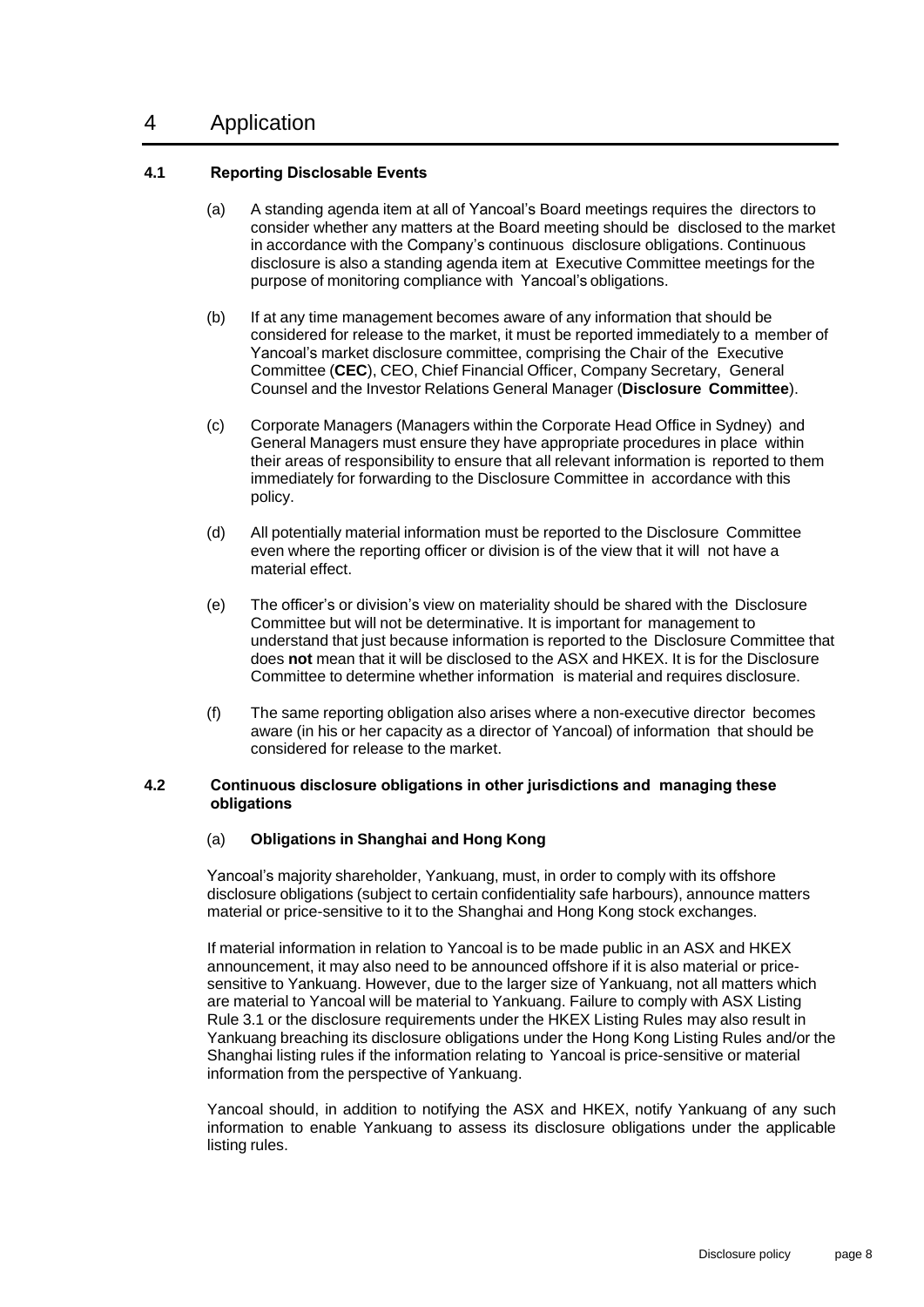In addition, any announcement made to the Shanghai stock exchange must often be viewed by the Shanghai stock exchange before the announcement can be released to the market. As any announcement to be released in Shanghai must be in Chinese, this will add to the time in preparing and releasing an announcement.

In the case of the release of the financial results, if the financial results announcements of Yancoal are to be published before the publication of the consolidated financial results of Yankuang, Yankuang has to publish the financial results of Yancoal on the Shanghai and Hong Kong stock exchanges simultaneously.

#### (b) **Failure to comply with continuous disclosure obligations**

Failure to disclose information relating to Yancoal which is price sensitive or material from Yankuang's perspective may result in suspension of trading in Yankuang's shares on the Hong Kong Stock Exchange and/or Shanghai Stock Exchange and other actions that may be taken by the relevant stock exchanges on the directors of Yankuang.

#### (c) **Approach to dealing with continuous disclosure obligations where timing of event is controllable**

Where the timing of an event is controllable, or where the development can be anticipated as being likely to occur, Yancoal should provide a draft announcement to Yankuang in anticipation of the event, ideally sufficiently in advance for the announcement to be prepared in Chinese and viewed (but not released) by the Shanghai stock exchange before the event occurs. In this case, the announcement must be made in all jurisdictions simultaneously. Ideally, this should occur at a time when the relevant exchanges are open for receipt of announcements and when all markets are closed for trading.

#### (d) **Approach to dealing with continuous disclosure obligations where timing of event not controllable**

If the timing of an event is not controllable, there needs to be an immediate announcement to the ASX and HKEX.

<span id="page-10-1"></span>

| <b>Position</b>             | <b>Responsibility</b> |                                                                                                                               |  |  |  |
|-----------------------------|-----------------------|-------------------------------------------------------------------------------------------------------------------------------|--|--|--|
| <b>CEC</b><br><b>CEO</b>    | 5.1                   | Disclosure Committee - market disclosure                                                                                      |  |  |  |
| <b>CFO</b>                  |                       | Where any information is reported pursuant to paragraph 4.1(b),<br>(a)                                                        |  |  |  |
| Company<br><b>Secretary</b> |                       | the Disclosure Committee will (as appropriate):                                                                               |  |  |  |
| <b>Investor</b>             |                       | review the information;<br>$\bullet$                                                                                          |  |  |  |
| <b>Relations</b>            |                       | urgently seek any advice needed to assist the Disclosure<br>$\bullet$<br>Committee to understand the information (unless that |  |  |  |
| <b>General Manager</b>      |                       | disclosure of the information cannot be delayed because the                                                                   |  |  |  |
| and                         |                       | information will have a material effect);                                                                                     |  |  |  |
| <b>General Counsel</b>      |                       | determine whether any of the information must be disclosed<br>٠<br>to the ASX/HKEX;                                           |  |  |  |
|                             |                       | approve the release of an announcement (except where<br>$\bullet$<br>Board approval is required - see paragraph 5.20);        |  |  |  |

## <span id="page-10-0"></span>5 Responsibilities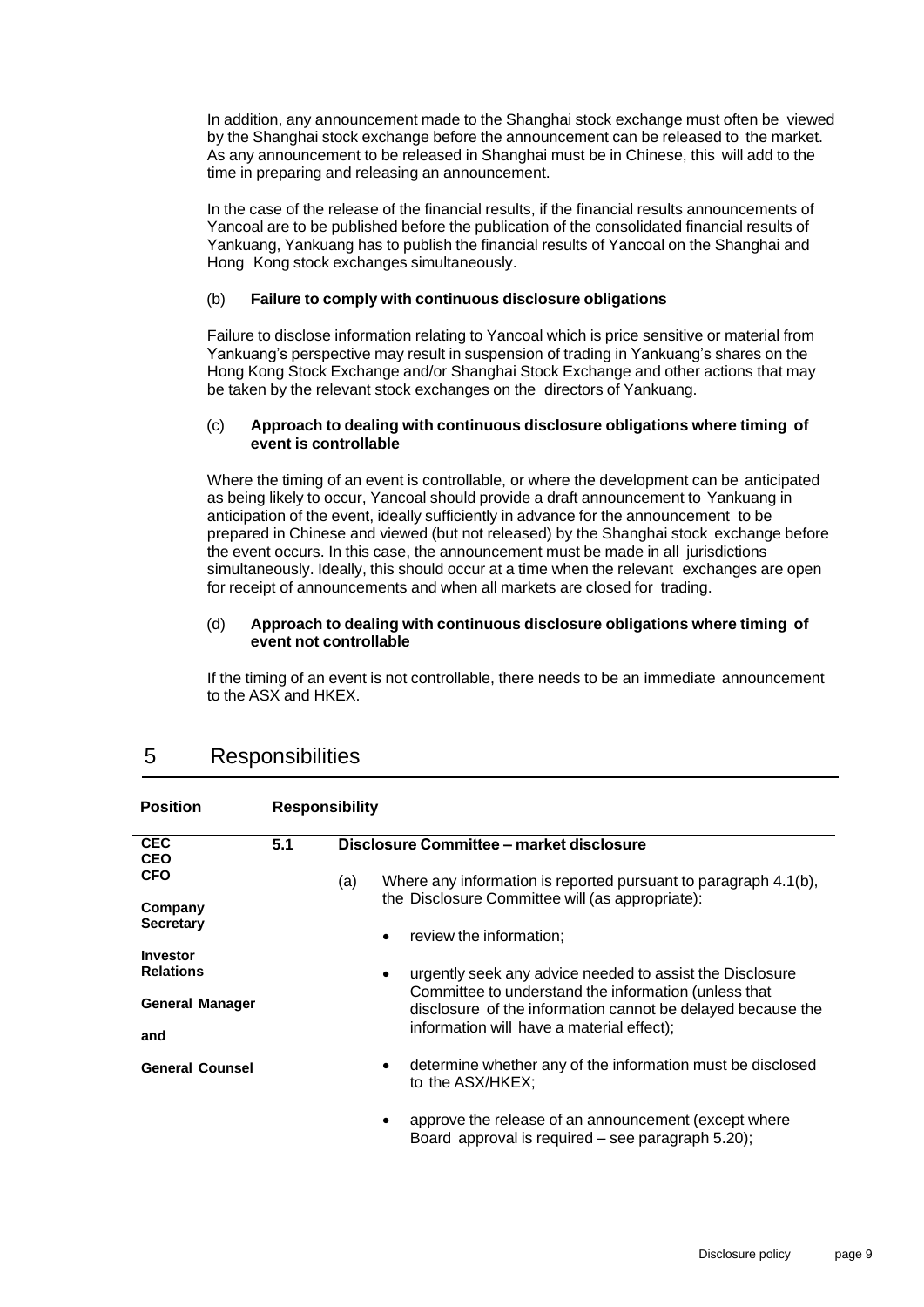|                                                 |                  | ensure any market announcements are accurate, balanced<br>and expressed in a clear and objective manner that allows<br>investors to assess the impact of the information when<br>making investment decisions;                                                              |
|-------------------------------------------------|------------------|----------------------------------------------------------------------------------------------------------------------------------------------------------------------------------------------------------------------------------------------------------------------------|
|                                                 |                  | consider whether it is necessary to seek a trading halt (or in<br>$\bullet$<br>exceptional circumstances, a voluntary suspension) to<br>facilitate an orderly, fair and informed market in Yancoal's<br>securities;                                                        |
|                                                 |                  | consider and co-ordinate any relevant disclosures to foreign<br>$\bullet$<br>stock exchanges in accordance with paragraph 4.2;                                                                                                                                             |
|                                                 |                  | co-ordinate the content of disclosure with the relevant<br>$\bullet$<br>members of management;                                                                                                                                                                             |
|                                                 |                  | ensure that the Board received copies of any material market<br>$\bullet$<br>announcements promptly after they have been made; and                                                                                                                                         |
|                                                 |                  | where required, confirm the approval of the Board.                                                                                                                                                                                                                         |
|                                                 |                  | Rapid Response Process: If the Disclosure Committee is<br>unavailable, the CEO, CEC and one other member of the Disclosure<br>Committee may determine whether to make or approve an ASX<br>and/or HKEX announcement.                                                       |
|                                                 |                  | All deliberations of the Disclosure Committee will be shared<br>(b)<br>without delay with the Chair or, in his or her absence, the Chair<br>of the Audit and Risk Management Committee.                                                                                    |
|                                                 |                  |                                                                                                                                                                                                                                                                            |
| <b>CEC</b>                                      | $\overline{5.2}$ | Disclosure Committee - determines not disclosable                                                                                                                                                                                                                          |
| <b>CEO</b><br><b>CFO</b>                        |                  | If any information is reported pursuant to 4.1(b), and the Disclosure                                                                                                                                                                                                      |
| Company<br><b>Secretary</b>                     |                  | Committee determines that the circumstances are developing but the<br>information is not presently disclosable, the Company Secretary or                                                                                                                                   |
| <b>Investor</b><br><b>Relations</b>             |                  | Investor Relations General Manager must draft a trading halt request or<br>an announcement to facilitate immediate disclosure of the information if                                                                                                                        |
| <b>General Manager</b>                          |                  | it later becomes disclosable (for example, as a result of confidentiality<br>being lost through a 'leak').                                                                                                                                                                 |
| and                                             |                  |                                                                                                                                                                                                                                                                            |
| <b>General Counsel</b>                          |                  |                                                                                                                                                                                                                                                                            |
| <b>CEC</b>                                      | 5.3              | Trading halts and suspension from trading                                                                                                                                                                                                                                  |
| <b>CEO</b>                                      |                  |                                                                                                                                                                                                                                                                            |
| <b>CFO</b>                                      |                  | If it becomes necessary, the Disclosure Committee is authorised to call<br>a trading halt and will alert and keep the Chair of the Board informed of                                                                                                                       |
| Company<br><b>Secretary</b>                     |                  | any request for a trading halt.                                                                                                                                                                                                                                            |
| <b>Investor</b><br><b>Relations</b><br>General  |                  | The Company Secretary, as Yancoal's nominated representative, (or if<br>the Company Secretary is unavailable, any director or officer of<br>Yancoal) will request the trading halt on Yancoal's behalf.                                                                    |
| <b>Manager</b><br>and<br><b>General Counsel</b> |                  | Rapid Response Process: If the Disclosure Committee is unavailable,<br>the CEO, CEC and one other member of the Disclosure Committee (or<br>where one of them is unavailable, the other and the CFO) may<br>determine whether to request a trading halt (or in exceptional |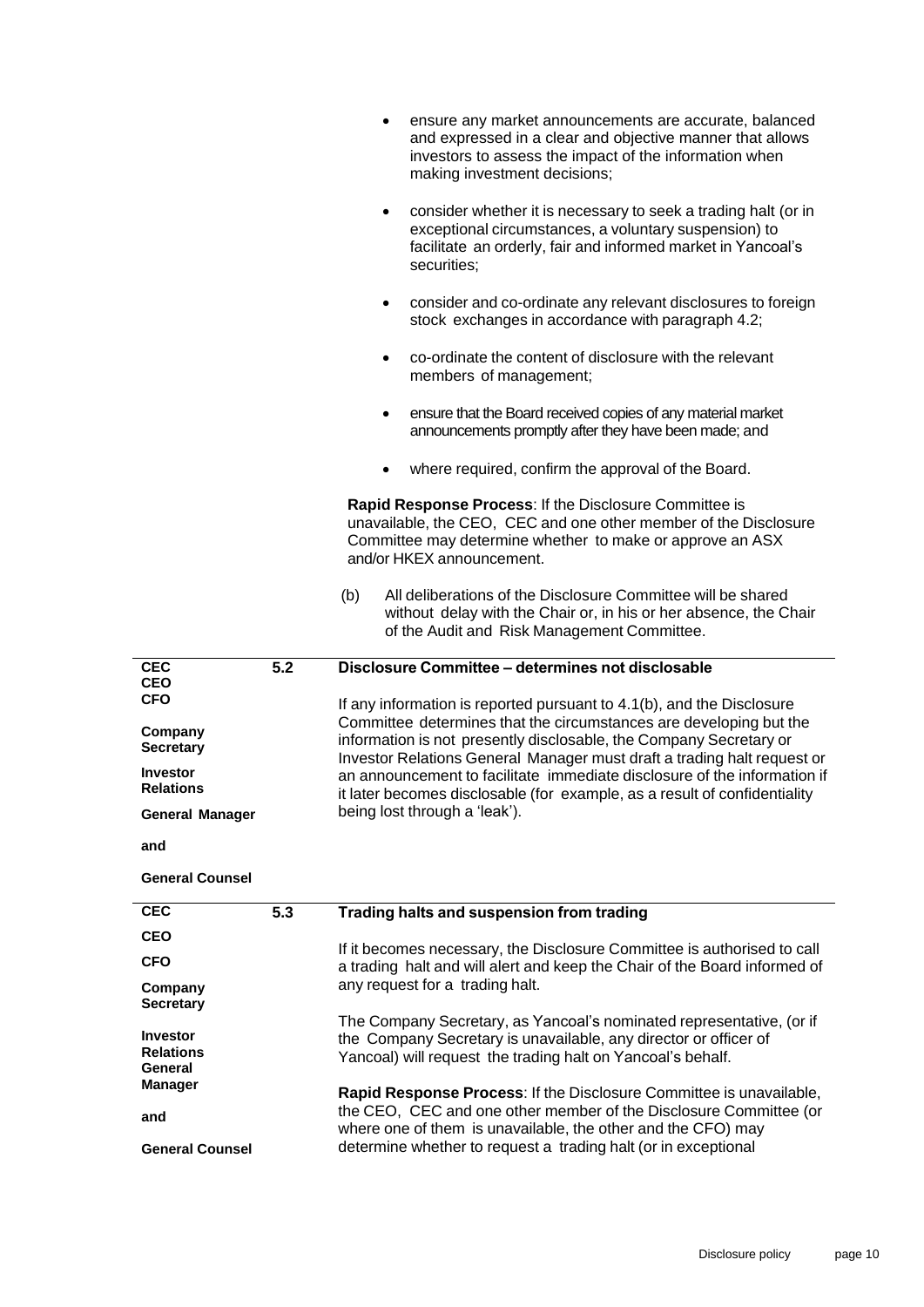| Directors,<br>officers<br>and                                              | 5.4 | <b>Duty Not to Mislead</b>                                                                                                                                                                                                                                                                                                                                                                                                                                                                                                                                                                                                                                                                                                                                                                                                                                                                                                                                                                                            |  |
|----------------------------------------------------------------------------|-----|-----------------------------------------------------------------------------------------------------------------------------------------------------------------------------------------------------------------------------------------------------------------------------------------------------------------------------------------------------------------------------------------------------------------------------------------------------------------------------------------------------------------------------------------------------------------------------------------------------------------------------------------------------------------------------------------------------------------------------------------------------------------------------------------------------------------------------------------------------------------------------------------------------------------------------------------------------------------------------------------------------------------------|--|
| employees                                                                  |     | Yancoal has a duty not to disclose information in a way that could<br>mislead the market. Appropriate care must therefore be taken to<br>ensure that the content of any announcement accurately discloses the<br>material information.                                                                                                                                                                                                                                                                                                                                                                                                                                                                                                                                                                                                                                                                                                                                                                                |  |
| Company<br><b>Secretary</b>                                                | 5.5 | <b>ASX and HKEX Announcements</b>                                                                                                                                                                                                                                                                                                                                                                                                                                                                                                                                                                                                                                                                                                                                                                                                                                                                                                                                                                                     |  |
|                                                                            |     | All announcements to the ASX and the HKEX will be made through the<br>authority of the Company Secretary.                                                                                                                                                                                                                                                                                                                                                                                                                                                                                                                                                                                                                                                                                                                                                                                                                                                                                                             |  |
| Company<br><b>Secretary</b>                                                | 5.6 | <b>Public Comments/Statement</b>                                                                                                                                                                                                                                                                                                                                                                                                                                                                                                                                                                                                                                                                                                                                                                                                                                                                                                                                                                                      |  |
|                                                                            |     | The Company Secretary will ensure all announcements (a) to the ASX<br>made under this Disclosure Policy are placed promptly on Yancoal's<br>website following receipt of acknowledgement from the ASX that it has<br>released the information to the market and (b) to the HKEX made<br>under this Disclosure Policy are placed promptly on Yancoal's website<br>following posting on the HKEX website.                                                                                                                                                                                                                                                                                                                                                                                                                                                                                                                                                                                                               |  |
| <b>CEO</b>                                                                 | 5.7 | <b>Financial Markets Communications</b>                                                                                                                                                                                                                                                                                                                                                                                                                                                                                                                                                                                                                                                                                                                                                                                                                                                                                                                                                                               |  |
| <b>Employees</b>                                                           |     | Yancoal's contact with the market<br>(a)<br>(1)<br>Throughout the year, Yancoal has scheduled times for<br>disclosing information to the financial market on its<br>performance. Yancoal provides technical back-up<br>information at these times that supports such<br>announcements. The financial results announcements,<br>and the supporting information, must be lodged with the<br>ASX and the HKEX.<br>(2)<br>In addition, Yancoal interacts with the market in a number<br>of ways outside these sessions which can include one-<br>on-one briefings, speeches etc. At all times when<br>interacting with the financial community, Yancoal must<br>adhere to its continuous disclosure obligation and must<br>not selectively disclose materially price sensitive<br>information to an external party unless that information<br>has first been released to the ASX and the HKEX.<br>(3)<br>In addition, a copy of any new and substantive investor<br>or analyst presentation should be released on the ASX |  |
| Chair                                                                      |     | Market Announcements Platform and the HKEX website<br>ahead of the presentation.                                                                                                                                                                                                                                                                                                                                                                                                                                                                                                                                                                                                                                                                                                                                                                                                                                                                                                                                      |  |
| Vice<br><b>Chairpersons</b><br><b>CEC</b><br><b>CEO</b><br><b>Investor</b> |     | Authorised spokespersons<br>(b)<br>The only Company representatives authorised to speak on<br>behalf of Yancoal to major investors and stockbroking analysts<br>are:                                                                                                                                                                                                                                                                                                                                                                                                                                                                                                                                                                                                                                                                                                                                                                                                                                                  |  |
| <b>Relations</b><br><b>General Manager</b>                                 |     | Chair;<br>(1)                                                                                                                                                                                                                                                                                                                                                                                                                                                                                                                                                                                                                                                                                                                                                                                                                                                                                                                                                                                                         |  |
| and                                                                        |     |                                                                                                                                                                                                                                                                                                                                                                                                                                                                                                                                                                                                                                                                                                                                                                                                                                                                                                                                                                                                                       |  |
| Company                                                                    |     |                                                                                                                                                                                                                                                                                                                                                                                                                                                                                                                                                                                                                                                                                                                                                                                                                                                                                                                                                                                                                       |  |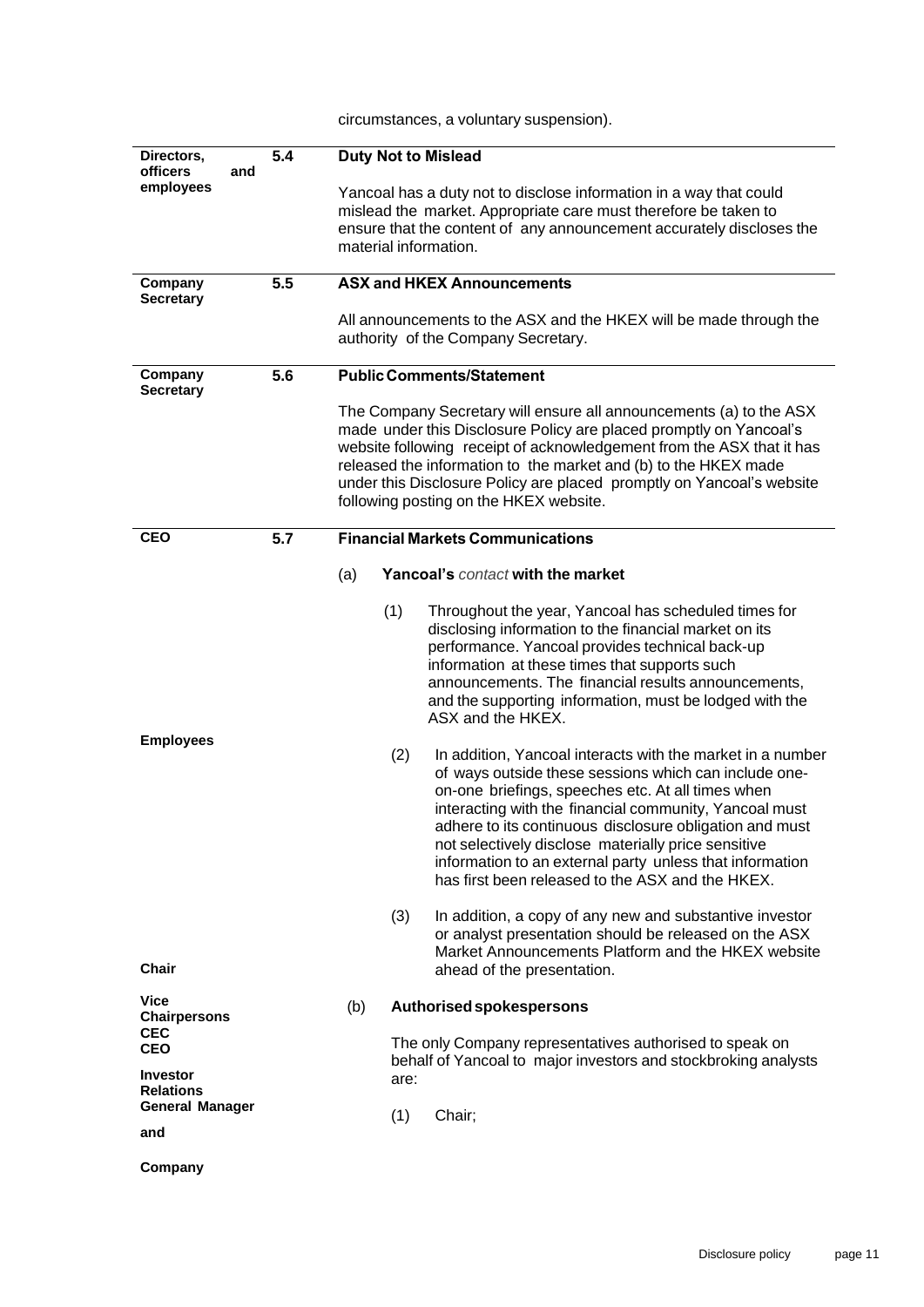| <b>Secretary</b>               | (2)                                                                                                                                                                              | Vice Chairpersons;                                                                                                                                                                                                                                                                                                        |  |  |
|--------------------------------|----------------------------------------------------------------------------------------------------------------------------------------------------------------------------------|---------------------------------------------------------------------------------------------------------------------------------------------------------------------------------------------------------------------------------------------------------------------------------------------------------------------------|--|--|
|                                | (3)                                                                                                                                                                              | CEC;                                                                                                                                                                                                                                                                                                                      |  |  |
|                                | (4)                                                                                                                                                                              | CEO;                                                                                                                                                                                                                                                                                                                      |  |  |
|                                | (5)                                                                                                                                                                              | Investor Relations General Manager;                                                                                                                                                                                                                                                                                       |  |  |
|                                | (6)                                                                                                                                                                              | Company Secretary; and                                                                                                                                                                                                                                                                                                    |  |  |
|                                | (7)                                                                                                                                                                              | their delegates nominated for a specific purpose.                                                                                                                                                                                                                                                                         |  |  |
|                                |                                                                                                                                                                                  | Authorised spokespersons must not provide any materially price<br>sensitive information that has not already been announced to the<br>market nor comment on anything that may have a material effect on<br>the price or value of Yancoal's securities.                                                                    |  |  |
|                                | No guidance on actual or forecast financial performance will be<br>provided to any external party that has not already been provided to<br>the market generally.                 |                                                                                                                                                                                                                                                                                                                           |  |  |
|                                | Yancoal should also be wary of inadvertently giving de facto earning<br>guidance (for example, by expressing views in respect of analysts'<br>forecasts or consensus estimates). |                                                                                                                                                                                                                                                                                                                           |  |  |
|                                | Manager.                                                                                                                                                                         | Any questions or enquiries from the media, equity analysts, fund<br>managers or investors (whether received in writing, verbally or<br>electronically including via the website via<br>shareholder@yancoal.com.au and media@yancoal.com.au) should<br>be referred in the first instance to the Investor Relations General |  |  |
| <b>Board Directors,</b><br>5.8 |                                                                                                                                                                                  | <b>Communication blackout periods</b>                                                                                                                                                                                                                                                                                     |  |  |
| officers and                   | Between the end of a reporting period and the announcement of<br>(a)<br>the financial results, the Board will consider carefully whether to<br>hold:                             |                                                                                                                                                                                                                                                                                                                           |  |  |
| employees                      |                                                                                                                                                                                  |                                                                                                                                                                                                                                                                                                                           |  |  |
|                                |                                                                                                                                                                                  | one-on-one briefings with institutional investors, individual<br>investors or stockbroking analysts to discuss financial<br>information concerning Yancoal; and                                                                                                                                                           |  |  |
|                                | $\bullet$                                                                                                                                                                        | open briefings to discuss anything other than information<br>which has been announced to the ASX and the HKEX.                                                                                                                                                                                                            |  |  |
|                                | (b)                                                                                                                                                                              | If any briefings or meetings are held during such periods, there<br>must be no discussion or provision of financial or other<br>information in breach of Yancoal's continuous disclosure<br>obligation.                                                                                                                   |  |  |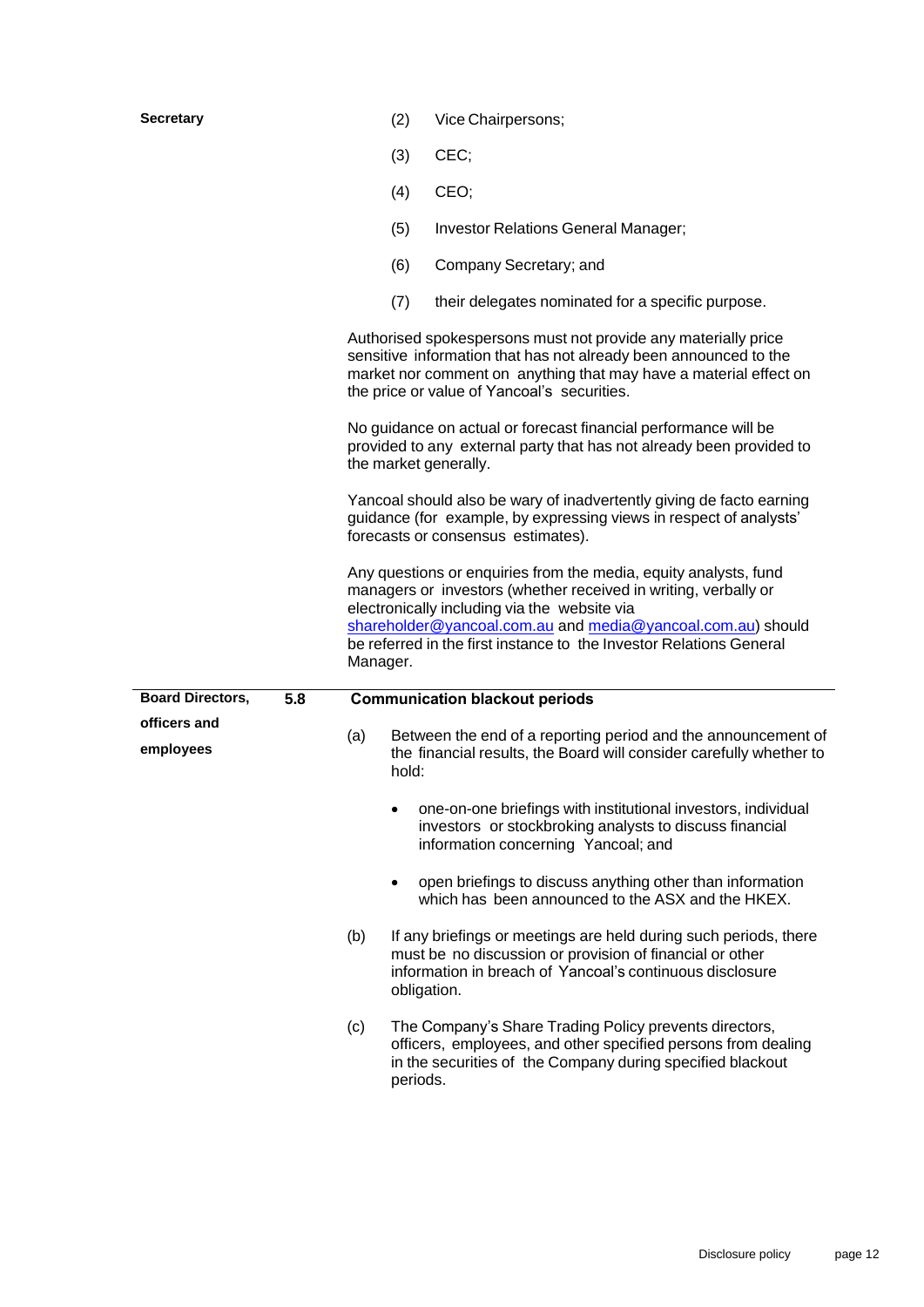| <b>Investor</b><br><b>Relations</b><br><b>General Manager</b> | 5.9  | Open briefings to institutional investors and stockbroking<br>analysts |                                                                                                                                                                                                                                                                                                                                                                     |
|---------------------------------------------------------------|------|------------------------------------------------------------------------|---------------------------------------------------------------------------------------------------------------------------------------------------------------------------------------------------------------------------------------------------------------------------------------------------------------------------------------------------------------------|
| <b>Investor</b><br><b>Relations</b>                           |      | (a)                                                                    | Yancoal holds open briefing sessions, often at times when<br>Yancoal has posted results or made other significant<br>announcements. Yancoal will not disclose any information in<br>these sessions which may have a material effect on the price or<br>value of Yancoal's securities unless such information has<br>already been announced to the ASX and the HKEX. |
| <b>General Manager</b><br>and                                 |      | (b)                                                                    | Yancoal will advise the market in advance of open briefings via<br>the ASX, HKEX and Yancoal's website, lodge all presentation<br>materials with the ASX and HKEX prior to the presentation                                                                                                                                                                         |
| Company<br><b>Secretary</b>                                   |      |                                                                        | commencing and place such information on Yancoal's website<br>promptly following completion of the briefing. Yancoal may web<br>cast its open briefings at the time they occur and if so, will keep                                                                                                                                                                 |
| and<br><b>Investor</b><br><b>Relations</b>                    |      |                                                                        | a clearly dated historical archive record of the web cast for at<br>least 6 months. This information will be retained by the Investor<br>Relations General Manager.                                                                                                                                                                                                 |
| <b>General Manager</b><br>Company                             |      | (c)                                                                    | A representative of the Investor Relations team will be present<br>at all open briefings. Where the representative believes that<br>information which may have a material effect on the price or                                                                                                                                                                    |
| <b>Secretary</b><br>and                                       |      |                                                                        | value of Yancoal's securities has been disclosed inadvertently,<br>the representative must immediately report the matter to<br>Company Secretary for the Disclosure Committee to consider                                                                                                                                                                           |
| <b>Investor</b>                                               |      |                                                                        | whether immediate disclosure to the ASX and the HKEX (or<br>some other action) is required.                                                                                                                                                                                                                                                                         |
| <b>Relations</b><br><b>General Manager</b>                    |      | (d)                                                                    | The Investor Relations General Manager is responsible,<br>including by liaising with the Company Secretary as<br>appropriate, for ensuring the policy requirements in relation to<br>open briefings are met.                                                                                                                                                        |
| <b>Investor</b><br><b>Relations</b><br><b>General Manager</b> | 5.10 |                                                                        | One-on-one briefings with the financial community or<br>institutional investors                                                                                                                                                                                                                                                                                     |
|                                                               |      | (a)                                                                    | From time to time Yancoal may conduct one-on-one briefings<br>with the financial community or institutional investors. Where<br>such briefings occur, no information will be provided which may<br>have a material effect on the price or value of Yancoal's<br>securities unless it has been announced previously to the ASX<br>and the HKEX.                      |
|                                                               |      | (b)                                                                    | The Investor Relations General Manager, the Company<br>Secretary or one of their representatives will be involved in all<br>discussions and meetings with analysts and investors. The<br>Investor Relations General Manager will be fully briefed about<br>these meetings.                                                                                          |
|                                                               |      | (c)                                                                    | The Investor Relations General Manager will ensure a record or<br>note of all one-on-one briefings is kept for compliance<br>purposes.                                                                                                                                                                                                                              |
| <b>Investor</b><br><b>Relations</b>                           | 5.11 |                                                                        | <b>Site Visits</b>                                                                                                                                                                                                                                                                                                                                                  |
| <b>General Manager</b>                                        |      | (a)                                                                    | Yancoal may conduct site visits from time to time for members<br>of the financial community.                                                                                                                                                                                                                                                                        |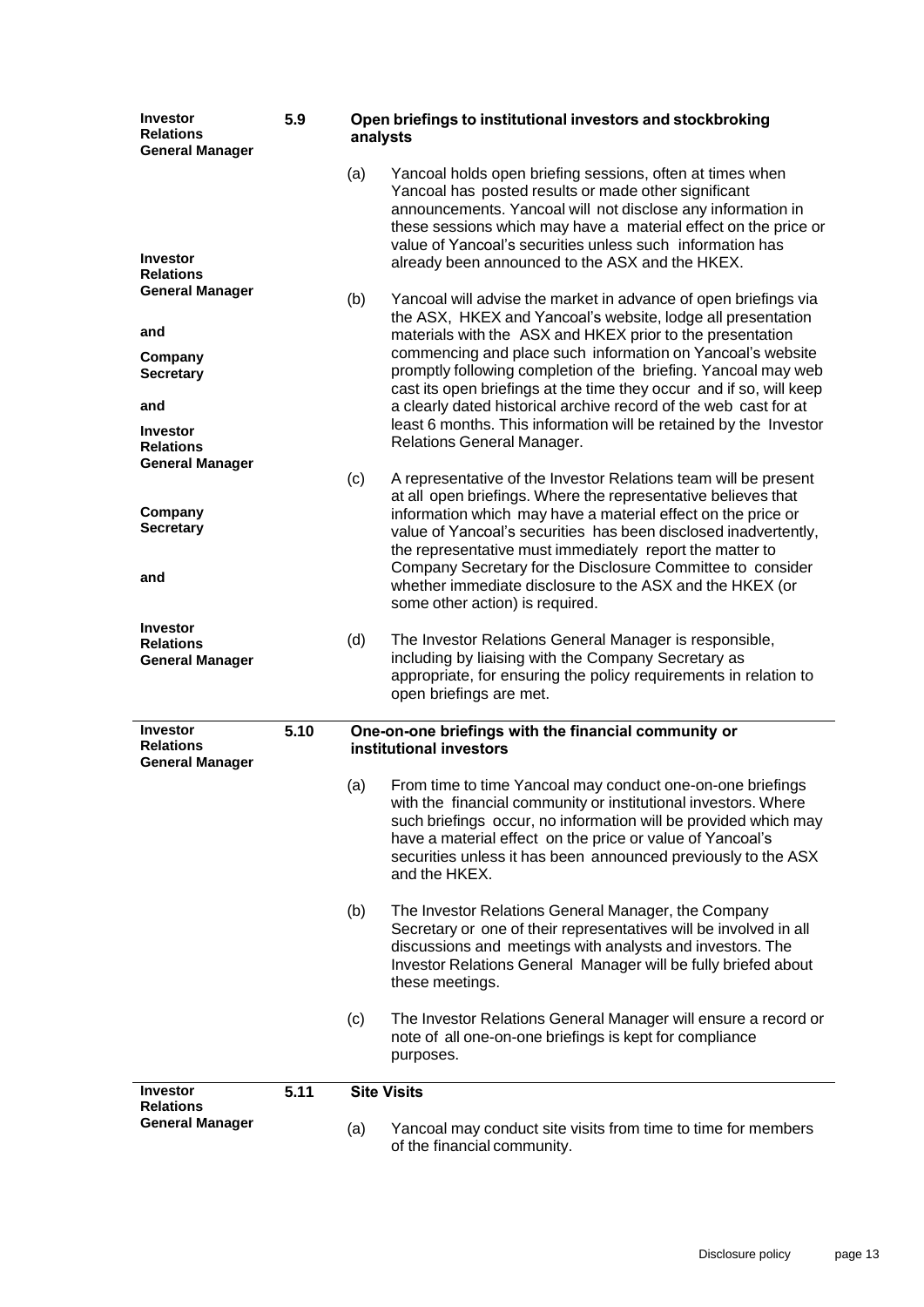|                                       |      | (b) | Nothing will be disclosed during these site visits which may<br>have a material effect on the price or value of Yancoal's<br>securities unless it has already been announced to the ASX<br>and the HKEX.                                                                                                                                                                                                                                                                                                                                                                                                                                                 |
|---------------------------------------|------|-----|----------------------------------------------------------------------------------------------------------------------------------------------------------------------------------------------------------------------------------------------------------------------------------------------------------------------------------------------------------------------------------------------------------------------------------------------------------------------------------------------------------------------------------------------------------------------------------------------------------------------------------------------------------|
|                                       |      | (c) | The Investor Relations General Manager or his or her<br>representative will attend such site visits.                                                                                                                                                                                                                                                                                                                                                                                                                                                                                                                                                     |
| <b>Investor</b><br><b>Relations</b>   | 5.12 |     | Broker sponsored investor and general conferences                                                                                                                                                                                                                                                                                                                                                                                                                                                                                                                                                                                                        |
| <b>General Manager</b>                |      | (a) | If Yancoal's executives give speeches or presentations to, or<br>participate in, conferences or forums, the same protocols will be<br>maintained as for presentations to institutional investors and<br>stockbroking analysts.                                                                                                                                                                                                                                                                                                                                                                                                                           |
|                                       |      | (b) | In addition, where appropriate having regard to the principles<br>underlying this Disclosure Policy, the Investor Relations<br>General Manager will liaise to ensure such presentations are<br>posted promptly on Yancoal's website.                                                                                                                                                                                                                                                                                                                                                                                                                     |
| <b>Investor</b><br><b>Relations</b>   | 5.13 |     | Review of briefings, meetings, visits and presentations                                                                                                                                                                                                                                                                                                                                                                                                                                                                                                                                                                                                  |
| <b>General Manager</b>                |      | (a) | Immediately following any briefings, meetings, visits or<br>presentations referred to in this paragraph 5 'Responsibilities',                                                                                                                                                                                                                                                                                                                                                                                                                                                                                                                            |
| Company<br><b>Secretary</b>           |      |     | the Investor Relations General Manager (or, in his or her<br>absence, the senior executive involved) will review the matters<br>discussed and presented (including any questions and answers                                                                                                                                                                                                                                                                                                                                                                                                                                                             |
| and                                   |      |     | provided).                                                                                                                                                                                                                                                                                                                                                                                                                                                                                                                                                                                                                                               |
| <b>Disclosure</b><br><b>Committee</b> |      | (b) | Where he or she believes any information has been disclosed<br>inadvertently which may have a material effect on the price or<br>value of Yancoal's securities, he or she must immediately<br>report the matter to the Company Secretary for the Disclosure<br>Committee to consider whether immediate disclosure to the<br>ASX and the HKEX (or some other action) is required.                                                                                                                                                                                                                                                                         |
| <b>Investor</b><br><b>Relations</b>   | 5.14 |     | Review of analyst reports and forecasts                                                                                                                                                                                                                                                                                                                                                                                                                                                                                                                                                                                                                  |
| <b>General Manager</b>                |      |     | (a) Yancoal recognises the importance placed on reports by                                                                                                                                                                                                                                                                                                                                                                                                                                                                                                                                                                                               |
| and                                   |      |     | stockbroking analysts. Any comment by Yancoal to an analyst<br>in relation to an analyst's report or financial projections should                                                                                                                                                                                                                                                                                                                                                                                                                                                                                                                        |
| <b>CFO</b>                            |      |     | be confined to errors in factual information and underlying<br>assumptions provided such comment of itself does not involve                                                                                                                                                                                                                                                                                                                                                                                                                                                                                                                              |
| <b>Disclosure</b><br><b>Committee</b> |      |     | a breach of Yancoal's continuous disclosure obligation or<br>amount to a selective briefing.                                                                                                                                                                                                                                                                                                                                                                                                                                                                                                                                                             |
|                                       |      | (b) | The CFO will monitor the general range of analysts' forecast<br>earnings relative to Yancoal's own internal forecasts and any<br>financial forecasts previously published by Yancoal. If the Chief<br>Financial Officer becomes aware of a divergence between the<br>'consensus' of the analysts' forecasts and management's own<br>expectations, which may have a material effect on the price or<br>value of Yancoal's securities, the Chief Financial Officer will<br>refer the matter immediately to the Disclosure Committee for<br>consideration as to whether immediate disclosure to the ASX<br>and the HKEX (or some other action) is required. |
|                                       |      | (c) | To address market sensitive earnings surprises, Yancoal does                                                                                                                                                                                                                                                                                                                                                                                                                                                                                                                                                                                             |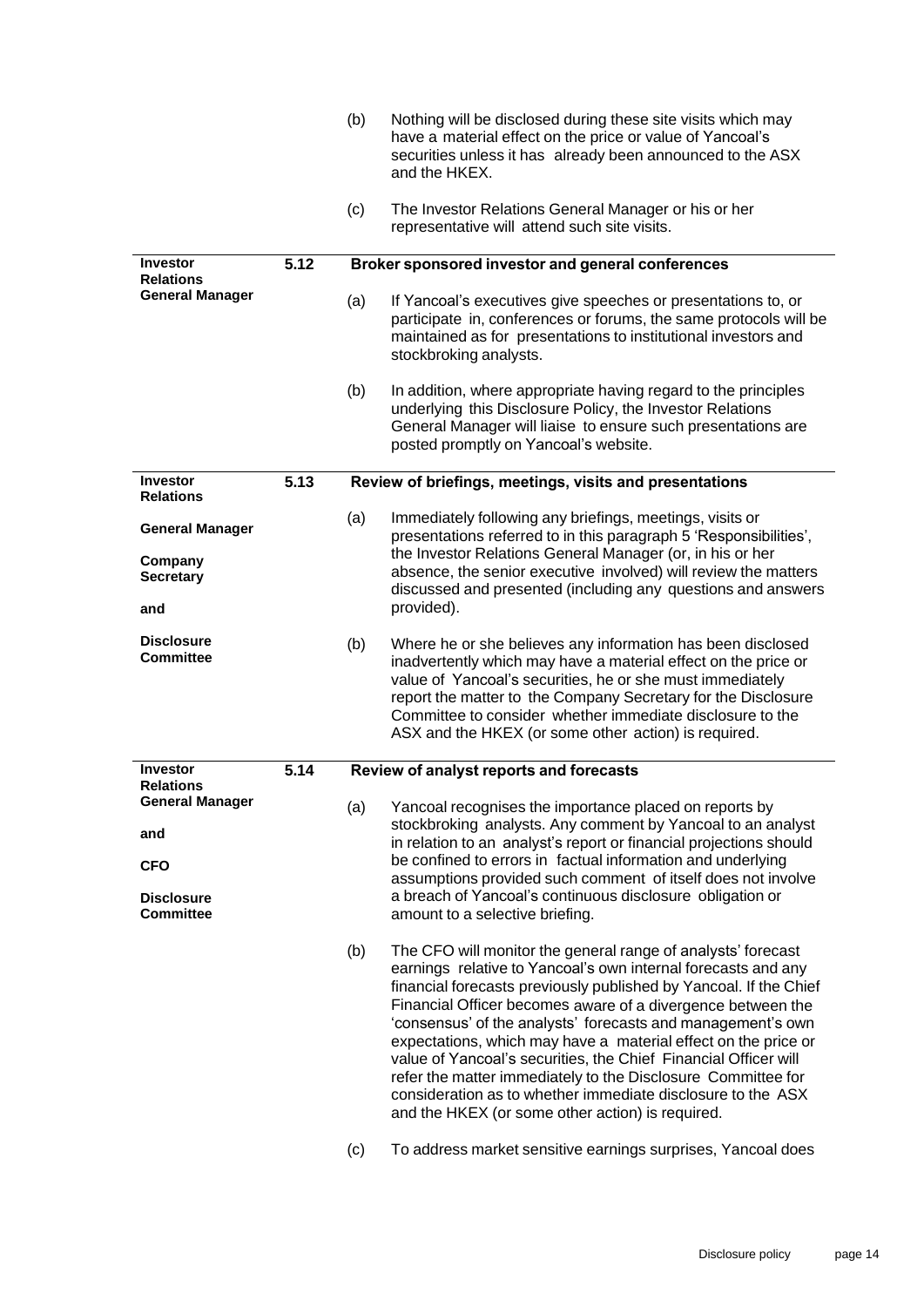not need to release internal budgets or earnings (provided they remain confidential). Instead, Yancoal may need to disclose the fact that its earnings will differ so significantly from market expectations that a reasonable person would expect information about that difference to have a material effect on the price or value of Yancoal's securities. For example, ASX Listing Rules Guidance Note 8 recommends that:

- Where Yancoal does **not** have published earnings guidance on foot for the current reporting period and it is covered by sell-side analysts, Yancoal should carefully consider notifying the market of a potential earnings surprise if and when it expects there to be a 15% or greater difference between its actual or projected earnings for the period and its best estimate of the market's expectations for its earnings; or
- Where Yancoal has published earnings guidance on foot for the current reporting period or made statements that could be construed as de facto guidance (in each case, **published guidance**), Yancoal should carefully consider updating its published guidance if and when it expects there to be a material difference between its actual or projected earnings for the period and the guidance it has given to the market. Generally speaking, Yancoal should treat expected variation in earnings compared to its published guidance: (i) equal to or greater than 10% as material and presume that its guidance needs updating; and (ii) equal to or less than 5% as not being material and presume that its guidance would not need updating. Where the expected variation compared to its published earnings guidance is between 5% and 10%, Yancoal needs to form a judgment as to whether or not it is material.
- (d) As with any other deliberations of the Disclosure Committee, it is important that any consideration given by the Disclosure Committee to any matter referred by the Chief Financial Officer is shared without delay with the Chair or, in his absence, the Chair of the Audit and Risk Management Committee. Where a decision is made to make an announcement about Yancoal's profit outlook, it is of critical importance that Yancoal provides clear guidance to the market regarding Yancoal's view of profit outlook.
- (e) During an analyst briefing, if Yancoal is concerned that the analyst's 'forecast' diverges from Yancoal's internal expectations, then there is a risk that even a carefully scripted communication limited to previously disclosed information may be interpreted by the analyst as a 'down grade' and thus amounts to 'selective disclosure'. Accordingly, analyst briefings should not be used to manage analyst's expectations. If necessary (eg consensus analyst forecasts diverge from the Company's expectations) a public ASX release and HKEX announcement must be made.

| <b>Investor</b><br><b>Relations</b> | 5.15 | Monitor media and share price movements               |
|-------------------------------------|------|-------------------------------------------------------|
| <b>General Manager</b>              |      | The Investor Relations General Manager (or his or her |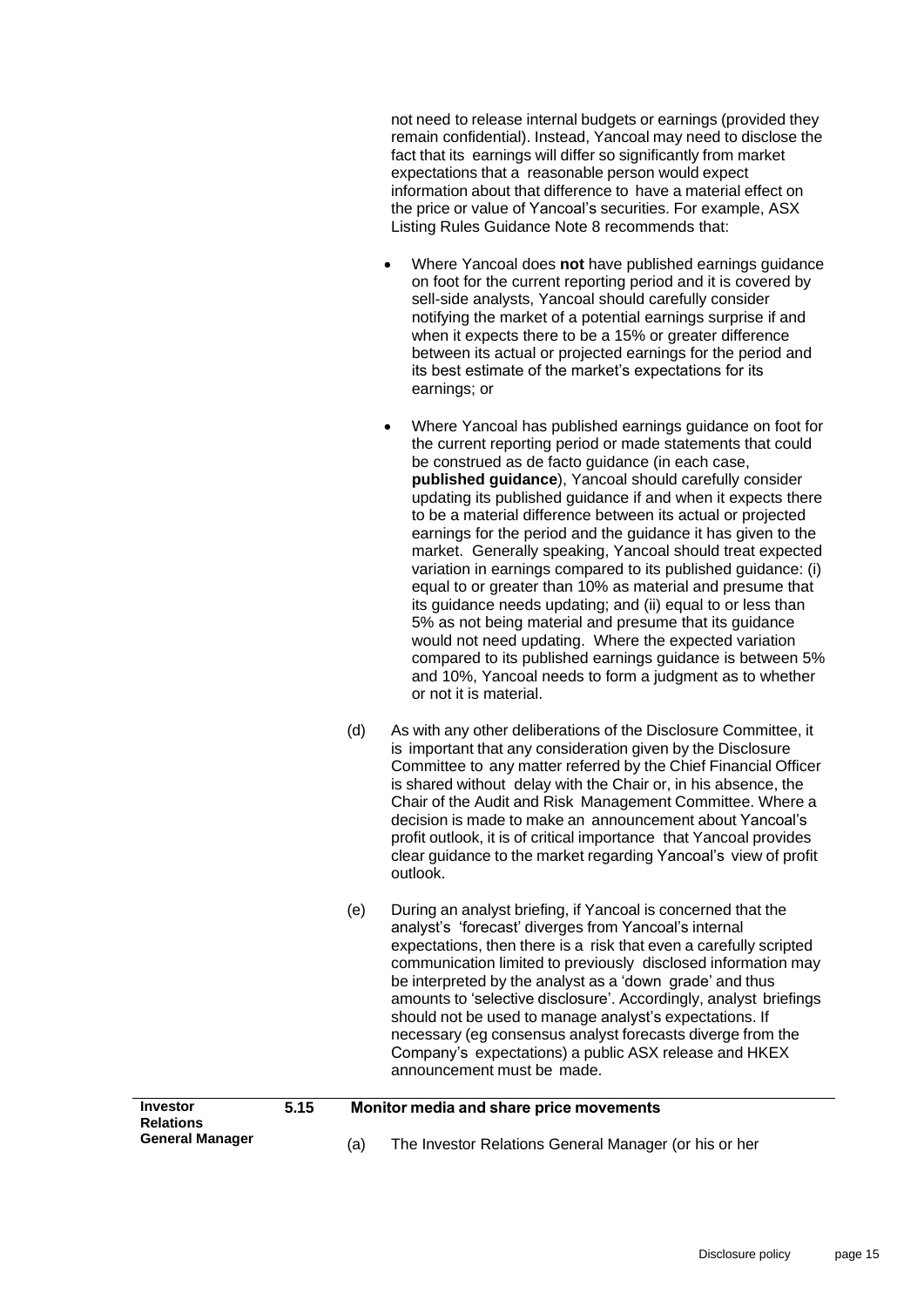delegate) will monitor

- (1) media (including social media) reports about Yancoal;
- (2) media (including social media) reports about significant drivers of Yancoal's business;
- (3) movements in Yancoal's share price; and
- (4) significant investor blogs, chat-sites or other social media it is aware of that regularly posts comments about the Company.
- (b) If the Investor Relations General Manager (or his or her delegate) identifies unusual or unexpected media coverage (for example, media coverage in relation to price sensitive matters that have not yet been disclosed by the Company to the market) or price movements, or the circumstances suggest that a false market may have emerged in Yancoal's securities, they will report the to the Disclosure Committee, which will consider whether an announcement (or some other action) is required.

## **Company Secretary 5.16 ASX/HKEX price query letters** (a) The ASX may issue a price query letter if there is a material movement in Yancoal's share price that is not explained by an announcement or by information that is generally observable. The ASX will give Yancoal a short period (often no more than 24 hours) to respond and will publish both the query and Yancoal's response on its public Corporate Announcements Platform. (b) The questions that the ASX may ask in conjunction with a price query can be quite broad. The preparation of a response can be particularly difficult in the period leading up to Yancoal's results announcement because of the heightened possibility that Yancoal may be forced to make an announcement of incomplete information or that is otherwise premature. (c) The HKEX may similarly make enquiries regarding the price and/or the trading volume in Yancoal's shares. (d) In order to be in a position to deal promptly with any price/trading volume query, the Company Secretary should have a system in place which will enable rapid discussion and review of the proposed response. Draft language should also be prepared in advance where a development can be anticipated as being likely to occur. (e) Any response to the ASX and/or HKEX should be mindful of any likely future ASX and/or HKEX queries or announcements so that the response will not appear, with the benefit of hindsight, to have been less than clear and transparent. **Investor Relations General Manager 5.17 Consistent communication** (a) The Investor Relations General Manager interacts with different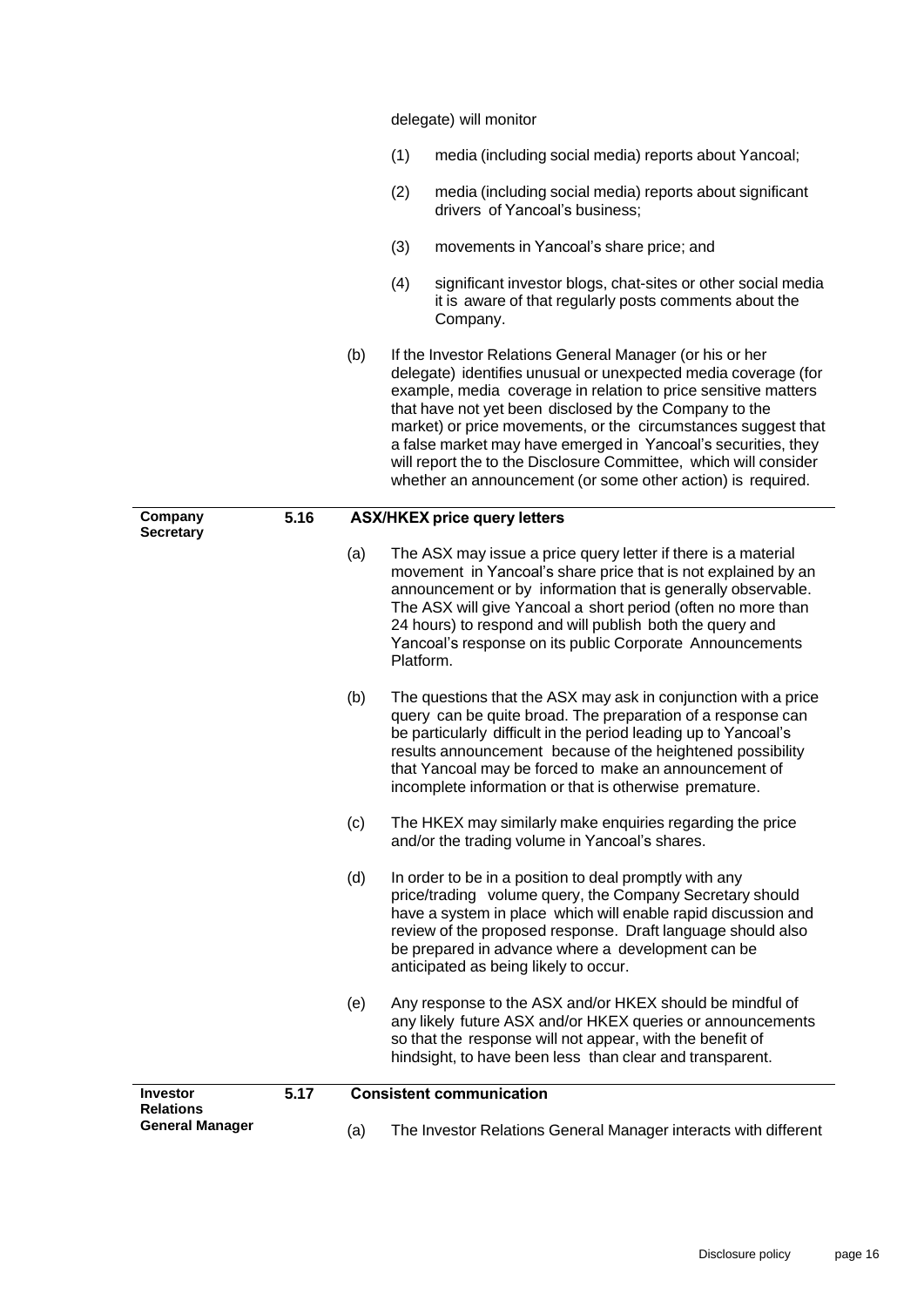external stakeholders in the course of his/her role. (b) The Investor Relations General Manager must ensure Yancoal complies at all times with its continuous disclosure obligation, it is important for him/her to liaise closely in relation to all information provided to any stakeholders so as to ensure consistent and accurate communication across all areas and in order to avoid inconsistencies or ambiguities which can lead to confusion or misinformation in the market place. **Company Secretary 5.18 Role of the Company Secretary** (a) The Company Secretary has primary responsibility for all communication with the ASX and the HKEX in relation to ASX and HKEX Listing Rules matters. In particular the Company Secretary is responsible for: • liaising with the ASX and HKEX in relation to continuous disclosure issues; • the lodging of announcements with the ASX and HKEX in relation to continuous disclosure matters; • implementing procedures to ensure that Yancoal's PIN and individual passwords are secure; • ensuring senior management are aware of the Company's Disclosure Policy and related procedures, and of the principles underlying continuous disclosure; ensuring this Disclosure Policy is reviewed and updated periodically as necessary; • developing template ASX and HKEX announcements and trading halt requests; and • maintaining an accurate record of all announcements sent to the ASX and the HKEX and all correspondence with ASIC and the HKEX in relation to the Company's continuous disclosure obligations. **Company Secretary 5.19 Other disclosure obligations by Company Secretary** (a) Yancoal has numerous other disclosure obligations under Chapter 3 and Chapter 4 of the Listing Rules, including disclosure obligations in relation to: • periodic disclosure making a takeover bid: making a buy-back; • recommendations or decisions in relation to the declaration or payment of dividends; • changes to Yancoal's share capital, or material changes to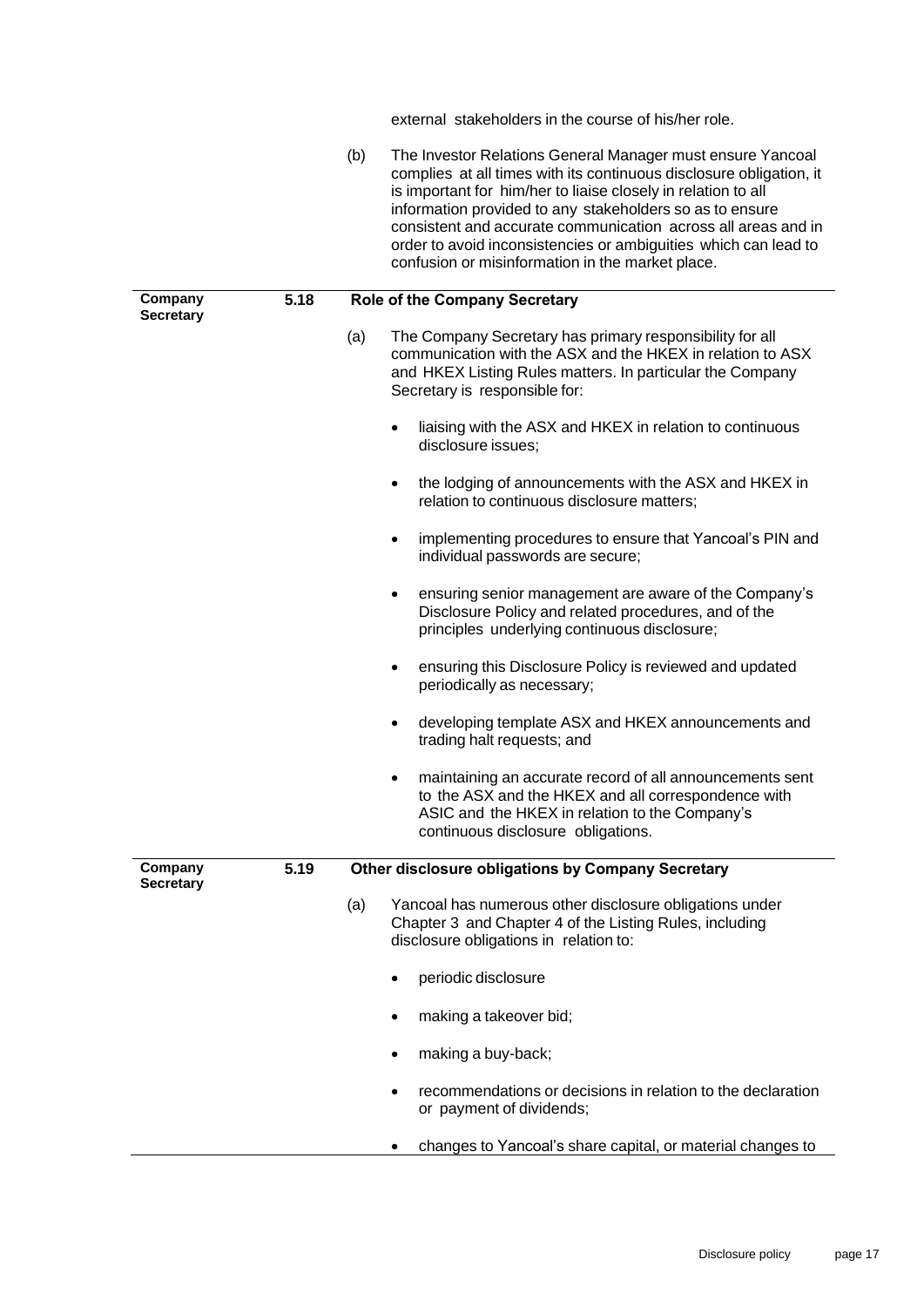its beneficial ownership;

- the issue of options over shares;
- general meetings of Yancoal;
- Yancoal's registered office and share register;
- changes in officeholders;
- documents sent to shareholders;
- directors' interests; and
- record dates.

Yancoal similarly has numerous other disclosure obligations under the HKEX Listing Rules relating to the above matters.

|                                               |      | (b) | The Company Secretary is responsible for ensuring that<br>necessary disclosures are made when required.                                                                                                                                                                                                        |
|-----------------------------------------------|------|-----|----------------------------------------------------------------------------------------------------------------------------------------------------------------------------------------------------------------------------------------------------------------------------------------------------------------|
| <b>Board</b>                                  | 5.20 |     | <b>Role of the Board</b>                                                                                                                                                                                                                                                                                       |
|                                               |      | (a) | The usual procedure for making disclosures under ASX Listing<br>Rule 3.1 is through the Disclosure Committee as outlined in<br>paragraph 4.                                                                                                                                                                    |
|                                               |      | (b) | Board approval and input will only be required in respect of<br>matters that are clearly within the reserved powers of the Board<br>(and responsibility for which has not been delegated to<br>management) or matters that are otherwise of fundamental<br>significance to Yancoal. Such matters will include: |
|                                               |      |     | (1)<br>significant profit upgrades or downgrades;                                                                                                                                                                                                                                                              |
|                                               |      |     | (2)<br>dividend policy, guidance or declarations;                                                                                                                                                                                                                                                              |
|                                               |      |     | (3)<br>company-transforming transactions or events;                                                                                                                                                                                                                                                            |
|                                               |      |     | (4)<br>half-year and full-year financial reporting; and                                                                                                                                                                                                                                                        |
| Company<br>Secretary and<br><b>Disclosure</b> |      |     | (5)<br>any other matters that are determined by the Disclosure<br>Committee or the Chair of the Board to be of fundamental<br>significance to the Company.                                                                                                                                                     |
| <b>Committee</b>                              |      | (c) | Where an announcement is to be considered and approved by<br>the Board, the Company Secretary and Disclosure Committee<br>must ensure that the Board is provided with all relevant<br>information necessary to ensure that it is able to fully<br>appreciate the matters dealt with in the announcement.       |
|                                               |      | (d) | No other announcement should be referred to the Board for<br>approval (as opposed to simply being circulated to directors 'for<br>their information' after the announcement has been made).                                                                                                                    |
|                                               |      | (e) | Rapid Response Process: If an announcement that would<br>ordinarily require Board approval must immediately be                                                                                                                                                                                                 |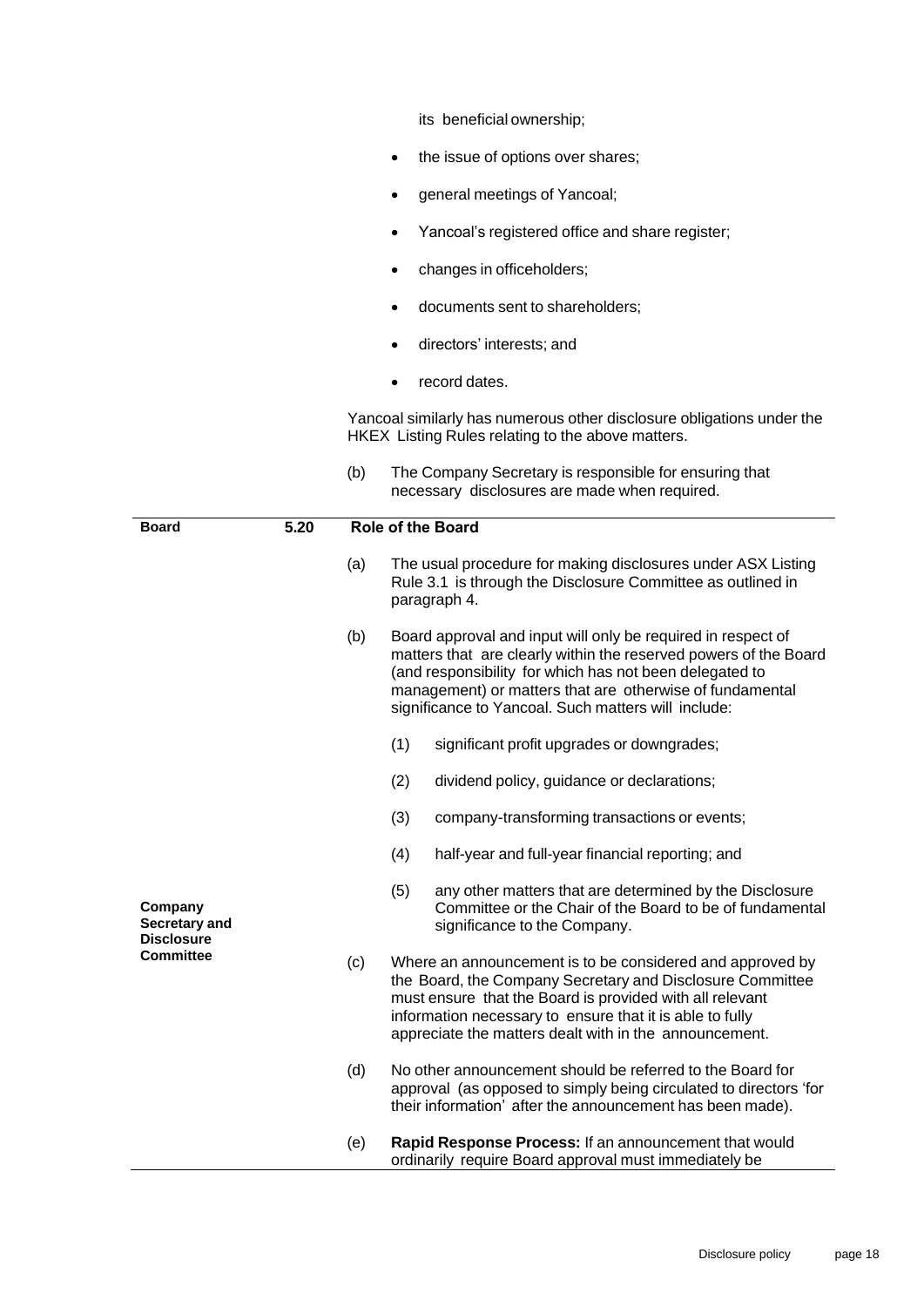disclosed to the market in order for Yancoal to comply with its continuous disclosure obligations, all reasonable effort must be made to have the announcement urgently considered and approved by the Board prior to release. However, if such approval cannot be obtained in advance, the usual procedure for making disclosures is to be followed to ensure compliance with the continuous disclosure laws (i.e. through the Disclosure Committee, or if it is unavailable, the persons specified in the Rapid Response Process in paragraph [5.1\)](#page-10-1). The announcement must then be considered by the Board at the first possible opportunity following its release to determine what, if any, further steps need to be taken by Yancoal.

### <span id="page-20-0"></span>6 Management

#### <span id="page-20-1"></span>**6.1 Maintenance**

The Company Secretary and the Legal and Compliance Team will review and maintain the Disclosure Policy.

#### <span id="page-20-2"></span>**6.2 Communication**

The Disclosure Policy is available:

- (a) in the induction pack of directors, managers, officers and relevant employees of Yancoal;
- (b) within Yancoal's intranet; and
- (c) online at www.yancoal.com.au.

#### <span id="page-20-3"></span>**6.3 Monitoring**

- (a) Internal Monitoring
	- (1) The Company Secretary and the Legal and Compliance Team will monitor the compliance of this policy.
	- (2) The Investor Relations General Manager will also monitor the compliance of this policy.
	- (3) Human Resources will deal with any disciplinary issues that arise out of non-compliance.
- <span id="page-20-4"></span>(b) External Monitoring - Infringement notices and statement of reasons
	- (1) If ASIC has reasonable grounds to believe that Yancoal has contravened its continuous disclosure obligations, ASIC may issue an infringement notice to Yancoal.
	- (2) The receipt by Yancoal of any written statement of reasons or infringement notice issued to it by ASIC must be reported immediately to the Disclosure Committee.
	- (3) If Yancoal receives an infringement notice, the Disclosure Committee (in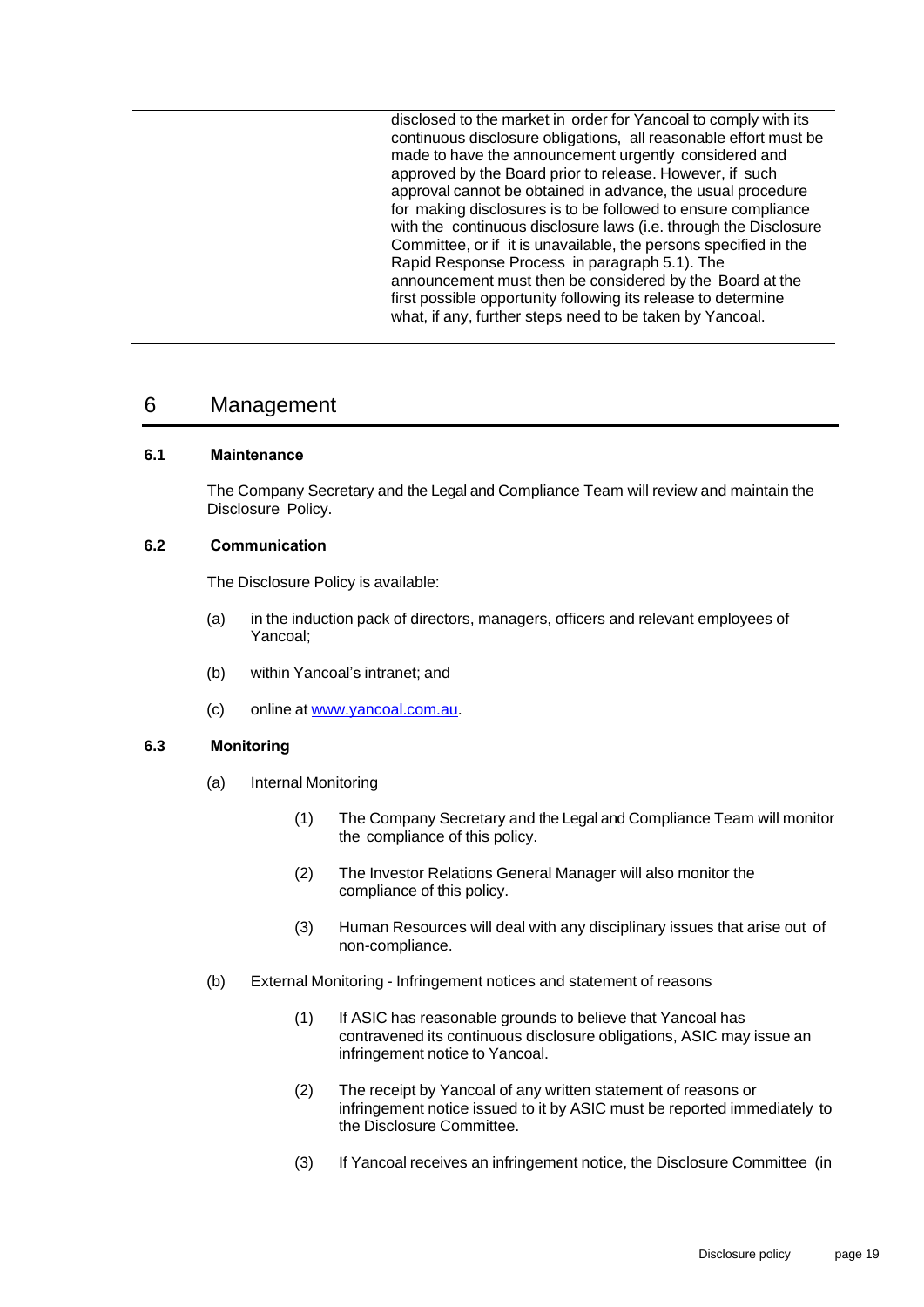consultation with the Board where appropriate) must oversee Yancoal's response to the infringement notice.

#### <span id="page-21-0"></span>**6.4 Reporting**

- (a) Reporting of related party transactions All potential transactions:
	- (1) where the counterparty is a 'closely related party' (as defined in the Corporations Act) of the Company or its officers (referred to as a **Closely Related Party**);
	- (2) that is a transaction (or series of transactions with the same counterparty or its associated entities) between a Group Company and a person or company which is a Closely Related Party;
	- (3) where the value, consideration, assets, profits or commitment exceeds any threshold notified to staff by the Company Secretary from time to time;
	- (4) which are part of a larger commitment or series of potential transactions with the same counterparty or its associated companies amounting to a value, consideration, assets, profits or commitment which exceeds any threshold notified to staff by the Company Secretary from time to time; or
	- (5) which involve the issue of shares in the Company,

must be reported to the Company Secretary with sufficient time to ensure that all relevant approvals are obtained. The Company Secretary will notify the reporting party once all relevant approvals have been obtained and the transaction can be progressed. For the avoidance of doubt, the reporting party must not undertake any of the above transactions without first having received confirmation from the Company Secretary that the transaction has been approved.

(b) Reporting Channels

Report all actual breaches or instances of unauthorised or inadvertent disclosure of inside information or market rumours to your manager, the Company Secretary or a member of the Legal and Compliance Team.

(c) Policy breaches

Yancoal regards its continuous disclosure obligation very seriously. Breach of this policy may lead to disciplinary action being taken against the employee, including dismissal in serious cases under the Yancoal Disciplinary Policy.

## <span id="page-21-1"></span>7 Control

#### (a) **Amendments**

Subject to and after receiving Board approval or approval from the Audit and Risk Management Committee for an amendment, this Disclosure Policy can only be amended by the Company Secretary and the Legal and Compliance Team.